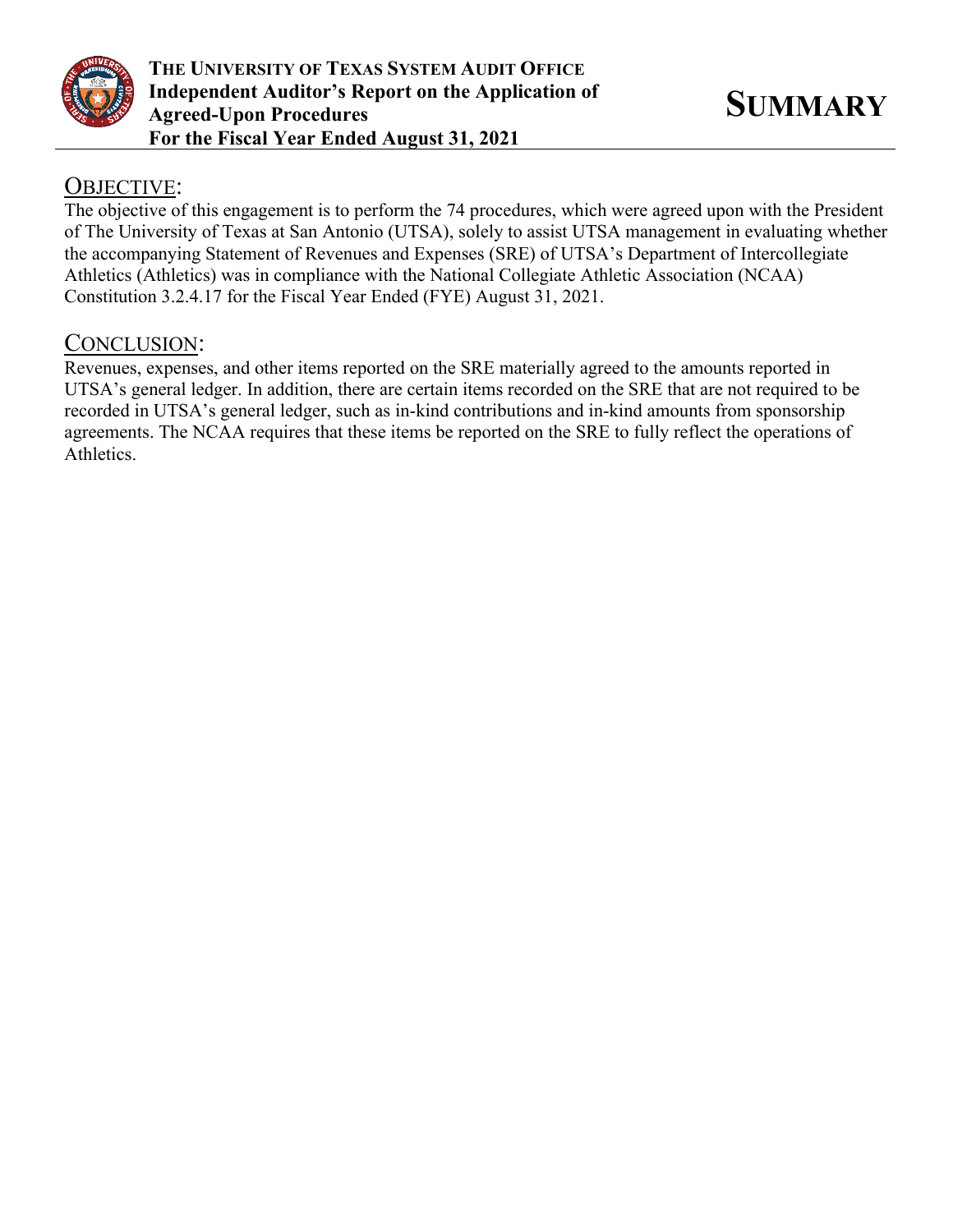

The following pages outline the required procedures and results. Material exceptions for reporting are defined as errors or misclassifications equal to or greater than 1% of total revenues or expenses.

# MINIMUM AGREED-UPON PROCEDURES FOR REVENUE, EXPENSES, AND OTHER REPORTING ITEMS

• Agree the amounts reported on the SRE to UTSA's general ledger.

*Revenues, expenses, and other items reported on the SRE materially agreed to the amounts reported in UTSA's general ledger. Immaterial differences were discussed with Athletics management and adjusted as needed on the final SRE located in Appendix A of this report. In addition, certain items were recorded on the SRE that were not required to be recorded in UTSA's general ledger, including indirect institutional support and gifts in-kind. The NCAA requires that these items be reported on the SRE to fully reflect the operations of Athletics.*

- Perform the following procedures for all revenue and expense categories applicable to the SRE:
	- Compare and agree each operating revenue and expense category reported in the SRE during the reporting period to supporting schedules provided by UTSA. If a specific reporting category is less than 4% of the total revenues, no procedures are required for that specific category.
	- **Compare and agree a sample of operating revenue receipts and operating expenses obtained from the** above supporting schedules to adequate supporting documentation.

*These procedures were performed for revenue and expense categories, except for those less than 4.0% of the total revenues or total expenses, and the results are detailed on the following pages. If applicable, any material exceptions are noted below under the specific reporting category.*

Compare each major revenue and expense account over  $10\%$  of the total revenues/expenses to prior period amounts and budget estimates. Obtain and document an explanation of any variations greater than 10%. Report the analysis as a supplement to the final Agreed-Upon procedures report.

*This procedure was performed for variances and results detailed in Appendix C, Variance Analysis.*

• Identify aspects of UTSA's internal control structure that are unique to the intercollegiate athletics department. Test specific elements of the control environment and accounting systems that (1) are unique to intercollegiate athletics and (2) have not been addressed in connection with the audit of UTSA's financial statements.

## *No material exceptions were noted as a result of this procedure.*

• Identify all intercollegiate athletics-related affiliated and outside organizations and obtain those organizations' statements for the reporting period. Agree the amounts reported in the SRE to the organization's general ledger or confirm revenues and expenses directly with a responsible official of the organization.

*Affiliated and outside organizations include entities that have a primary purpose which benefits UTSA's Athletic Department. The Roadrunner Foundation (Foundation) is an exempt charitable non-*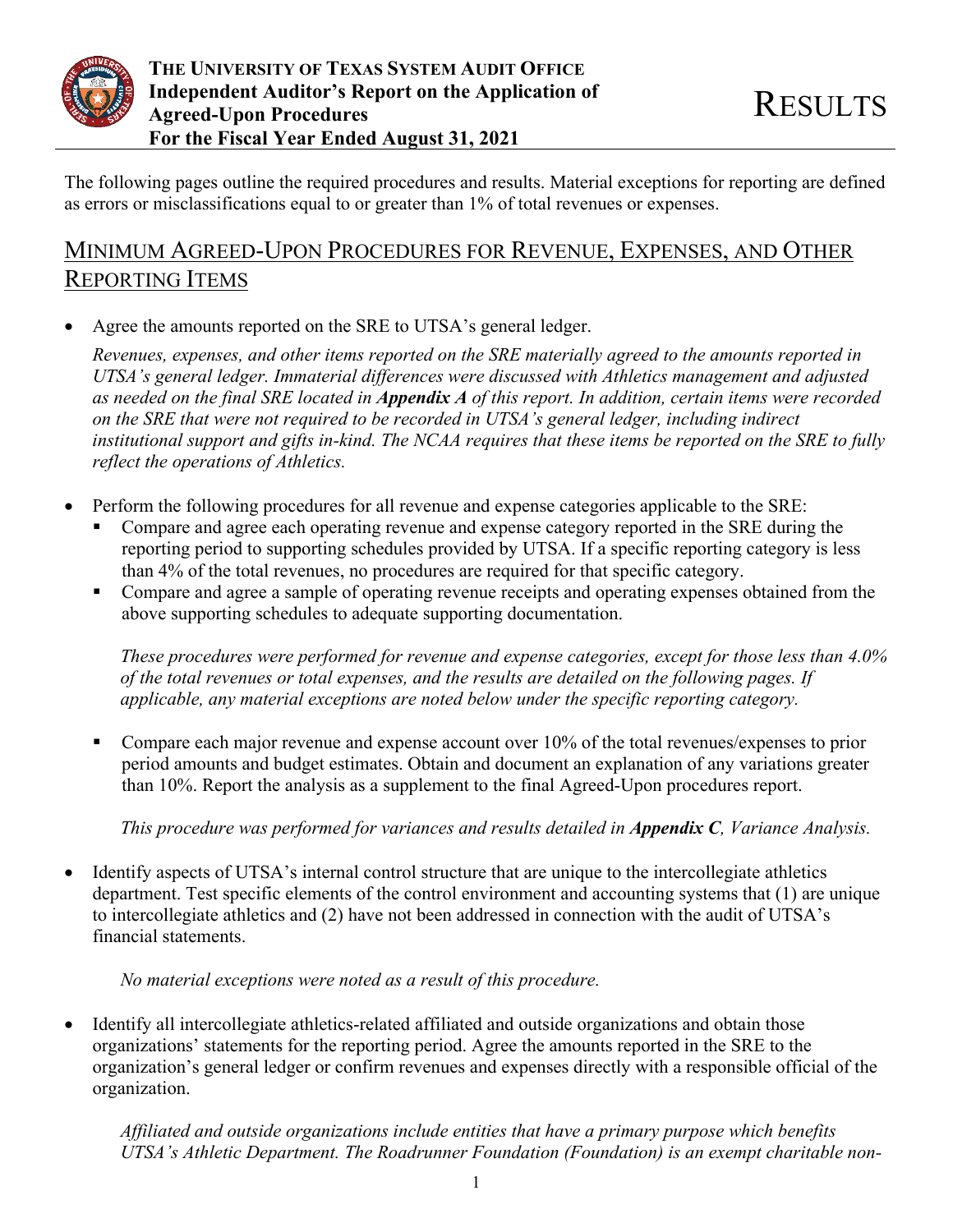

*profit corporation, as defined under Internal Revenue Code section 501(c)(3), whose purpose is to support programs and activities of UTSA athletics. The Athletic Department provides administrative support to the foundation.*

# MINIMUM AGREED-UPON PROCEDURES FOR REVENUES

#### **Ticket Sales**

1. Compare tickets sold during the reporting period, complimentary tickets provided during the reporting period, and unsold tickets to the related revenue reported by UTSA in the SRE and the related attendance figures and recalculate totals.

*No material exceptions were noted as a result of this procedure.*

#### **Student Fees**

- 2. Compare and agree student fees reported by UTSA in the SRE for the reporting period to student enrollments during the same reporting period and recalculate totals.
- 3. Obtain documentation of UTSA's methodology for allocating student fees to intercollegiate athletics programs.
- 4. If the athletics department is reporting that an allocation of student fees should be countable as generated revenue, recalculate the totals of their methodology for supporting that they are able to count each sport. Tie the calculation to supporting documents such as seat manifests, ticket sales reports, and student fee totals.

*No material exceptions were noted as a result of these procedures.*

## **Direct State or Other Governmental Support**

5. Compare direct state or other governmental support recorded by UTSA during the reporting period with state appropriations, institutional authorizations, and/or other corroborative supporting documentation and recalculate totals.

*No material exceptions were noted as a result of these procedures.*

## **Direct Institutional Support**

6. Compare the direct institutional support recorded by UTSA during the reporting period with the institutional supporting budget transfers documentation and other corroborative supporting documentation and recalculate totals.

*No material exceptions were noted as a result of this procedure.*

## **Transfers Back to Institution**

7. Compare the transfers back to UTSA with permanent transfers back to institution from the athletics department and recalculate totals.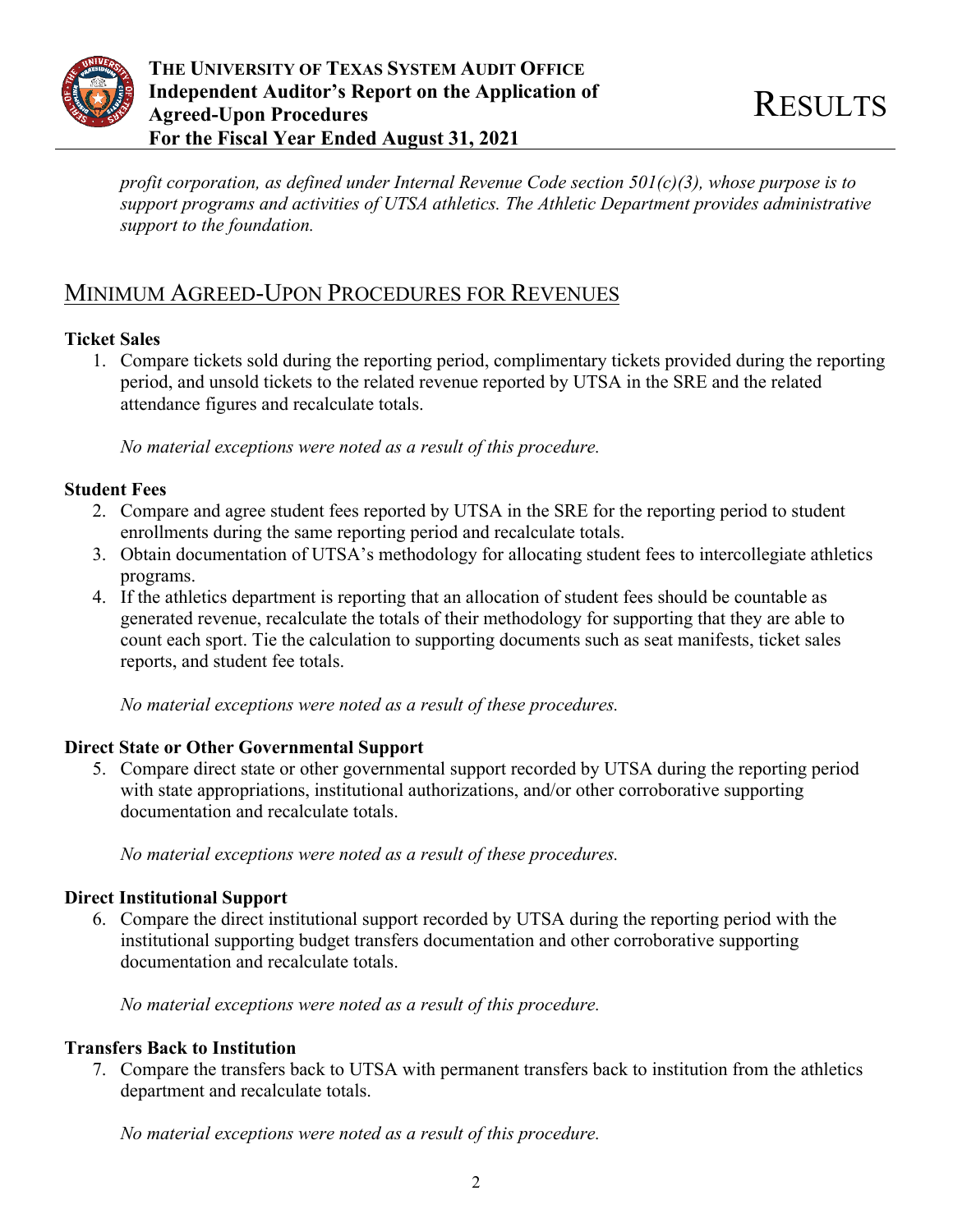

#### **Indirect Institutional Support**

8. Compare the indirect institutional support recorded by UTSA during the reporting period with expense payments, cost allocation detail, and other corroborative supporting documentation and recalculate totals.

*No material exceptions were noted as a result of this procedure.*

#### **Guarantees**

- 9. Select a sample of settlement reports for away games during the reporting period and agree each selection to UTSA's general ledger and/or the SRE and recalculate totals.
- 10. Select a sample of contractual agreements pertaining to revenues derived from guaranteed contests during the reporting period. Compare and agree each selection to UTSA's general ledger and/or the SRE and recalculate totals.

*No material exceptions were noted as a result of these procedures.*

#### **Contributions**

11. Obtain and review supporting documentation for any contributions of moneys, goods, or services received directly by the intercollegiate athletics program from any affiliated or outside organization that constituted 10% or more of all contributions received for intercollegiate athletics during the reporting period and recalculate totals.

*No material exceptions were noted as a result of this procedure. In addition, there were no contributions of moneys, goods, or services received directly by Athletics from an outside organization that constituted 10% or more of all contributions received for Athletics during the reporting period. See Appendix B, Note 2.*

## **In-Kind**

12. Compare the in-kind recorded by UTSA during the reporting period with a schedule of in-kind donations and recalculate totals.

*This procedure was not applicable. Athletics did not receive any in-kind contributions.*

## **Compensation and Benefits Provided by a Third Party**

13. Obtain the summary of revenues from affiliated and outside organizations (Summary) as of the end of the reporting period from UTSA. Select a sample of funds from the Summary and compare and agree each selection to supporting documentation, UTSA's general ledger, and/or the Summary and recalculate totals.

*This procedure was not applicable. Athletics did not receive compensation or benefits provided by a third-party.*

## **Media Rights**

14. Obtain and inspect agreements to understand UTSA's total media (broadcast, television, radio) rights received by UTSA or through their conference offices as reported in the SRE.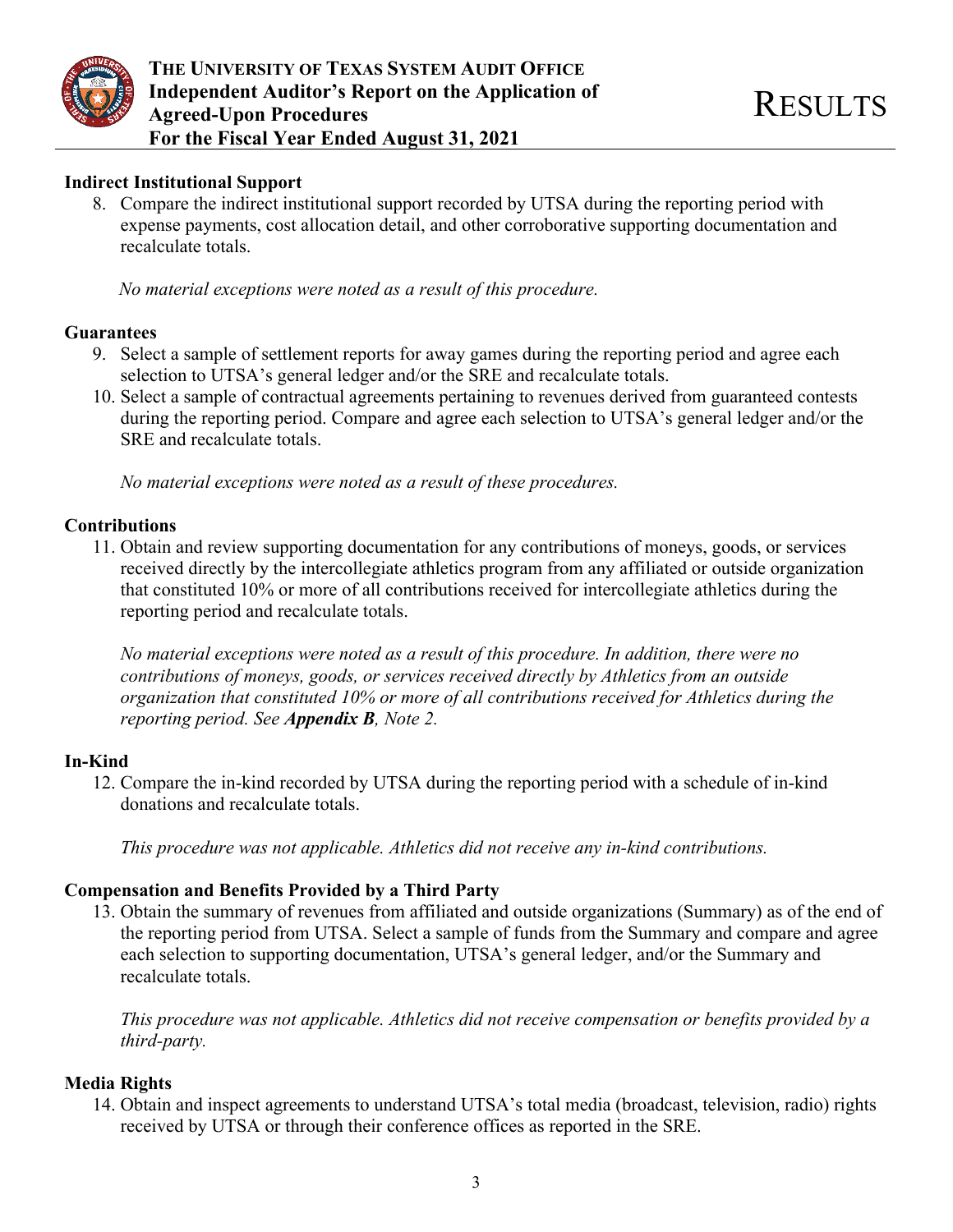

15. Compare and agree the media right revenues to a summary statement of all media rights identified, if applicable, and UTSA's general ledger and recalculate totals. Ledger totals may be different for total contributions if media rights are not broken out separately.

*No material exceptions were noted as a result of these procedures.*

#### **NCAA Distributions**

16. Compare the amounts recorded in the revenue and expense reporting to general ledger detail for NCAA distributions and other corroborative supporting documents and recalculate totals.

*No material exceptions were noted as a result of this procedure.*

## **Conference Distributions and Conference Distributions of Bowl Generated Revenue**

- 17. Obtain and inspect agreements related to UTSA's conference distributions and participation in revenues from tournaments during the reporting period for relevant terms and conditions.
- 18. Compare and agree the related revenues to UTSA's general ledger and/or the SRE and recalculate totals.

*No material exceptions were noted as a result of these procedures.* 

## **Program Sales, Concessions, Novelty Sales, and Parking**

19. Compare the amount recorded in the revenue reporting category to general ledger detail of program sales, concessions, novelty sales, and parking as well as any other corroborative supporting documents and recalculate totals.

*No material exceptions were noted as a result of this procedure.*

## **Royalties, Licensing, Advertisements, and Sponsorships**

- 20. Obtain and inspect agreements related to UTSA's participation in revenues from royalties, licensing, advertisements, and sponsorships during the reporting period for relevant terms and conditions.
- 21. Compare and agree the related revenues to UTSA's general ledger and/or the SRE and recalculate totals.

*No material exceptions were noted as a result of these procedures.* 

## **Sports-Camp Revenues**

- 22. Inspect sports-camp contract(s) between UTSA and person(s) conducting institutional sports-camps or clinics during the reporting period to obtain documentation of UTSA's methodology for recording revenues from sports-camps.
- 23. Obtain schedules of camp participants and select a sample of individual camp participant cash receipts from the schedule of sports-camp participants and agree each selection to UTSA's general ledger and/or the SRE and recalculate totals.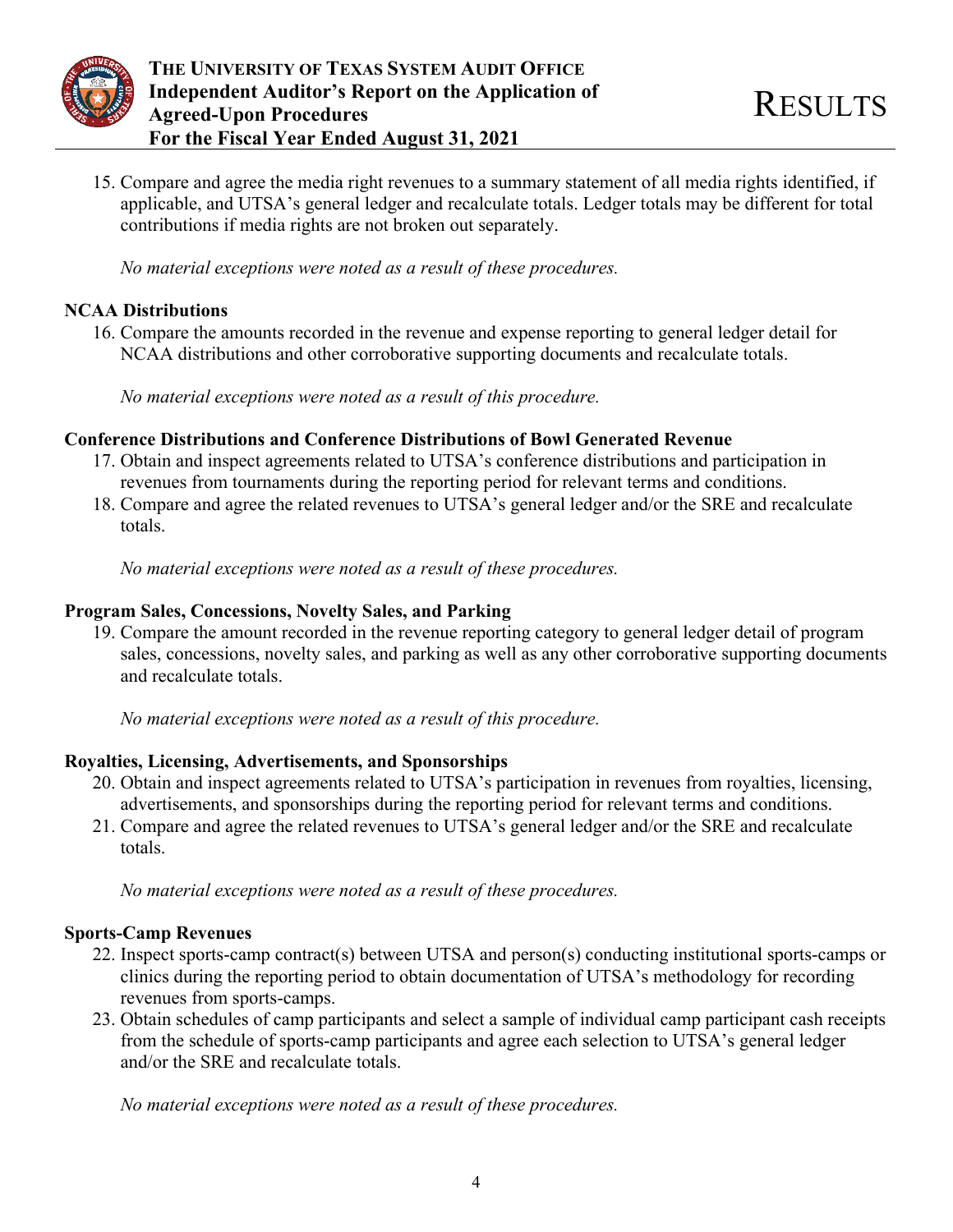

#### **Athletics Restricted Endowment and Investment Income**

- 24. Obtain and inspect endowment agreements for relevant terms and conditions.
- 25. Compare and agree the classification and use of endowments and investment income reported in the SRE during the reporting period to the uses of income defined within the related endowment agreement and recalculate totals.

*No material exceptions were noted as a result of these procedures.* 

#### **Other**

26. Perform minimum agreed-upon procedures referenced for all revenue categories and recalculate totals.

*No material exceptions were noted as a result of this procedure.*

#### **Football Bowl Revenues**

- 27. Obtain and inspect agreements related to UTSA's revenues from post-season bowl participation during the reporting period to gain an understanding of the relevant terms and conditions.
- 28. Compare and agree the related revenues to UTSA's general ledger and/or the SRE and recalculate totals.

*No material exceptions were noted as a result of these procedures.*

## MINIMUM AGREED-UPON PROCEDURES FOR EXPENSES

## **Athletic Student Aid**

- 29. Select a sample of students (10% of the total student-athletes for institutions who have used NCAA's Compliance Assistant (CA) software to prepare athletic aid detail, with a maximum sample size of 40, and 20% of total student-athletes for institutions who have not, with a maximum sample size of 60) from the listing of institutional student aid recipients during the reporting period. Data should be captured by the institution through the creation of a squad/eligibility list for each sponsored sport.
- 30. Obtain individual student account detail for each selection and compare the total aid in UTSA's student system to the student's detail in UTSA's report that ties directly to the NCAA Membership Financial Reporting System.
- 31. Perform a check of each student selected to ensure their information was reported accurately in the NCAA Membership Financial Reporting System.
- 32. Recalculate totals for each sport and overall.

*No material exceptions were noted as a result of these procedures.* 

#### **Guarantees**

33. Obtain and inspect visiting institution's away-game settlement reports received by UTSA during the reporting period and agree related expenses to UTSA's general ledger and/or the SRE and recalculate totals.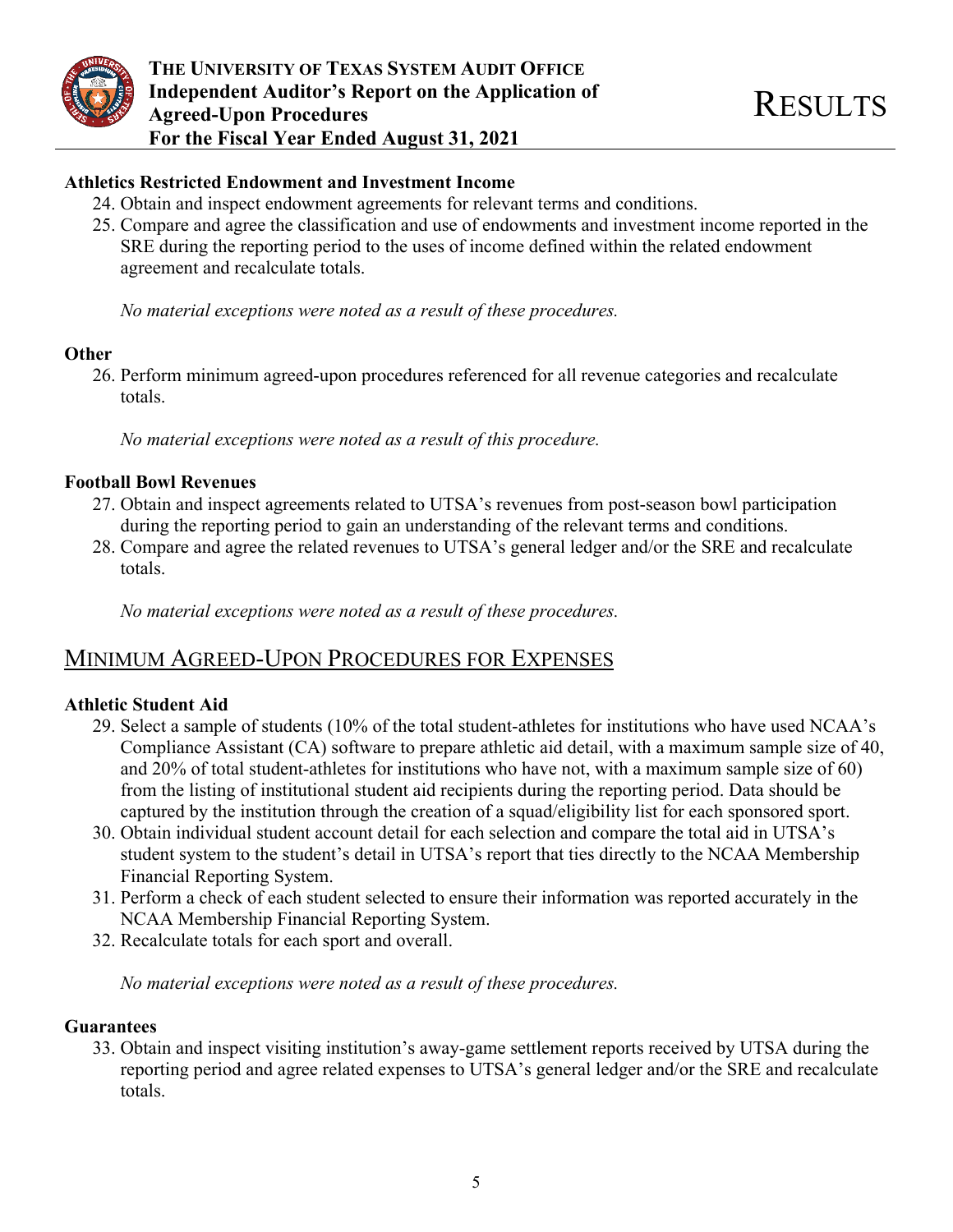

34. Obtain and inspect contractual agreements pertaining to expenses recorded by UTSA from guaranteed contests during the reporting period. Compare and agree related amounts expensed by UTSA during the reporting period to UTSA's general ledger and/or the SRE and recalculate totals.

*No material exceptions were noted as a result of these procedures.*

## **Coaching Salaries, Benefits, and Bonuses Paid by the University and Related Entities**

- 35. Obtain and inspect a listing of coaches employed by UTSA and related entities during the reporting period. Select a sample of coaches' contracts that must include football and men's and women's basketball from the listing.
- 36. Compare and agree the financial terms and conditions of each selection to the related coaching salaries, benefits, and bonuses recorded by UTSA and related entities in the SRE during the reporting period.
- 37. Obtain and inspect payroll summary registers for the reporting year for each selection. Compare and agree payroll summary registers from the reporting period to the related coaching salaries, benefits, and bonuses paid by UTSA and related entities expense recorded by UTSA in the SRE during the reporting period.
- 38. Compare and agree the totals recorded to any employment contracts executed for the sample selected and recalculate totals.

*No material exceptions were noted as a result of these procedures.*

## **Coaching Other Compensation and Benefits Paid by a Third Party**

- 39. Obtain and inspect a listing of coaches employed by third parties during the reporting period. Select a sample of coaches' contracts that must include football and men's and women's basketball from the listing.
- 40. Compare and agree the financial terms and conditions of each selection to the related coaching other compensation and benefits paid by a third party and recorded by UTSA in the SRE during the reporting period.
- 41. Obtain and inspect reporting period payroll summary registers for each selection. Compare and agree related payroll summary register to the coaching other compensation and benefits paid by a third party, expenses recorded by UTSA in the SRE during the reporting period and recalculate totals.

*These procedures were not applicable. Athletics did not have compensation or benefits provided by a third party.*

## **Support Staff/Administrative Salaries, Benefits, and Bonuses Paid by the University and Related Entities**

- 42. Select a sample of support staff/administrative personnel employed by UTSA and related entities during the reporting period.
- 43. Obtain and inspect reporting period summary payroll register for each selection. Compare and agree the related payroll summary registers to the related support staff administrative salaries, benefits, and bonuses paid by UTSA and related entities expense recorded by UTSA in the SRE during the reporting period and recalculate totals.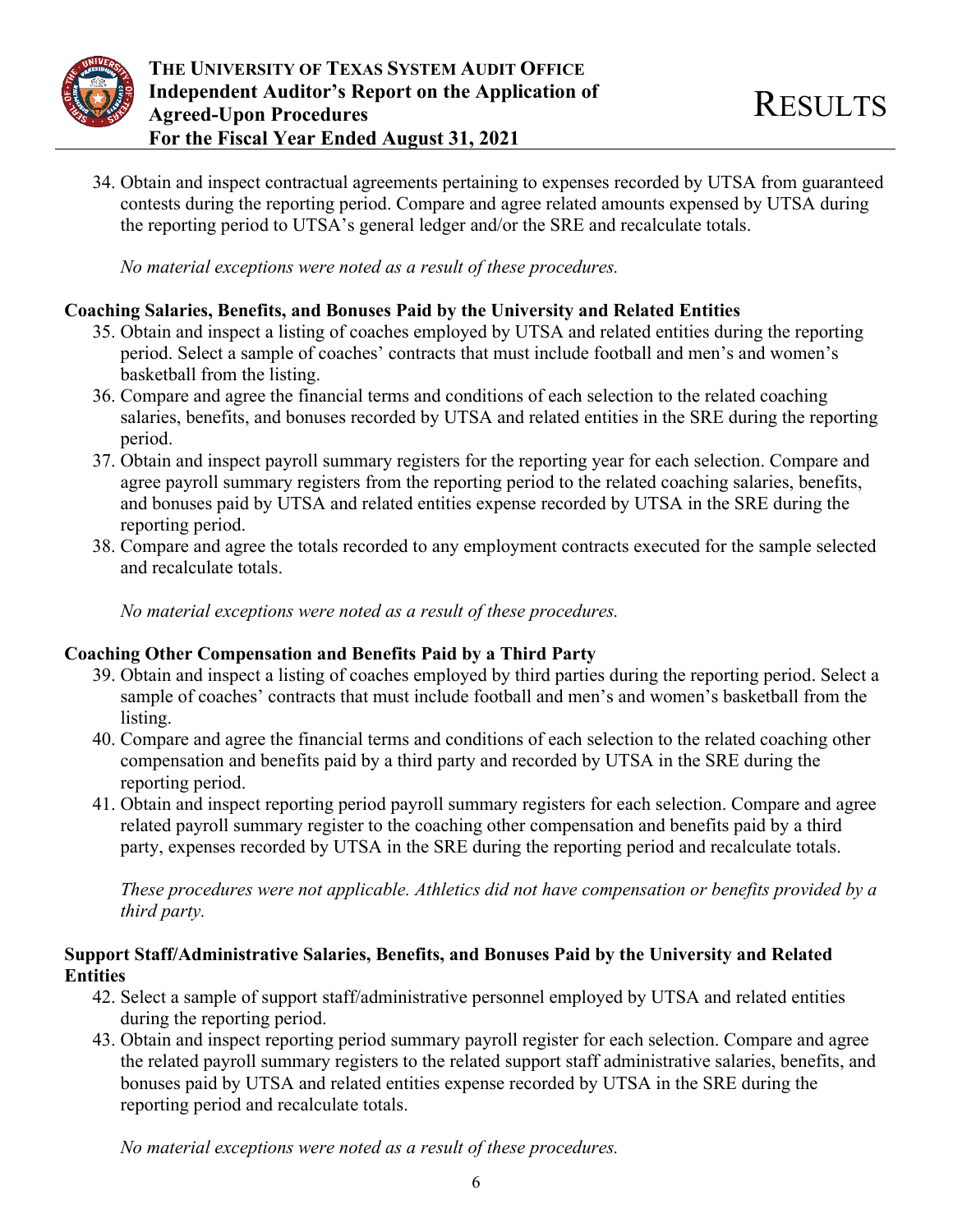

#### **Support Staff/Administrative Other Compensation and Benefits Paid by a Third Party**

- 44. Select a sample of support staff/administrative personnel employed by third parties during the reporting period.
- 45. Obtain and inspect reporting period payroll summary registers for each selection. Compare and agree related payroll summary registers to the related support staff administrative other compensation and benefits expense recorded by UTSA in the SRE during the reporting period and recalculate totals.

*These procedures were not applicable. Athletics did not have compensation or benefits provided by a third party.*

#### **Severance Payments**

46. Select a sample of employees receiving severance payments by UTSA during the reporting period and agree each severance payment to the related termination letter or employment contract and recalculate totals.

*No material exceptions were noted as a result of this procedure.*

#### **Recruiting**

- 47. Obtain documentation of UTSA's recruiting expense policies.
- 48. Compare and agree to existing institutional- and NCAA-related policies.
- 49. Obtain general ledger detail and compare to the total expenses reported and recalculate totals.

*No material exceptions were noted as a result of these procedures.*

## **Team Travel**

- 50. Obtain documentation of UTSA's team travel policies.
- 51. Compare and agree to existing institutional- and NCAA-related policies.
- 52. Obtain general ledger detail and compare to the total expenses reported and recalculate totals.

*No material exceptions were noted as a result of these procedures.*

#### **Equipment, Uniforms, and Supplies**

53. Obtain general ledger detail and compare to the total expenses reported. Select a sample of transactions to validate existence of transaction and accuracy of recording and recalculate totals.

*No material exceptions were noted as a result of this procedure.*

#### **Game Expenses**

54. Obtain general ledger detail and compare to the total expenses reported. Select a sample of transactions to validate existence of transaction and accuracy of recording and recalculate totals.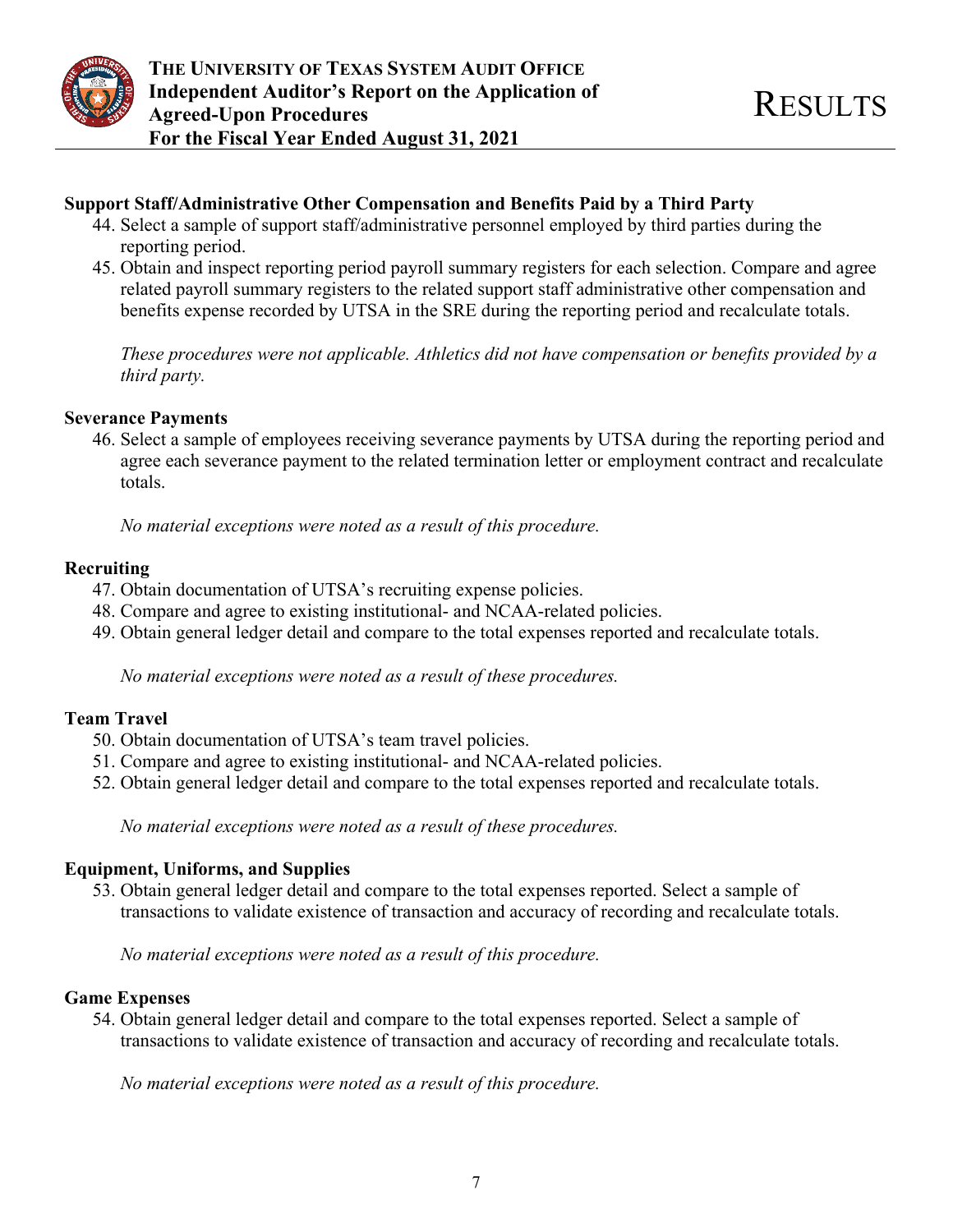

#### **Fund Raising, Marketing, and Promotion**

55. Obtain general ledger detail and compare to the total expenses reported. Select a sample of transactions to validate existence of transaction and accuracy of recording and recalculate totals.

*No material exceptions were noted as a result of this procedure.*

#### **Sports-Camp Expenses**

56. Obtain general ledger detail and compare to the total expenses reported. Select a sample of transactions to validate existence of transaction and accuracy of recording and recalculate totals.

*No material exceptions were noted as a result of this procedure.*

#### **Spirit Groups**

57. Obtain general ledger detail and compare to the total expenses reported. Select a sample of transactions to validate existence of transaction and accuracy of recording and recalculate totals.

*No material exceptions were noted as a result of this procedure.*

## **Athletic Facility Debt Service, Leases and Rental Fees**

- 58. Obtain a listing of debt service schedules, lease payments, and rental fees for athletics facilities for the reporting year. Compare a sample of facility payments including the top two highest facility payments to additional supporting documentation (e.g., debt financing agreements, leases, rental agreements).
- 59. Compare amounts recorded to amounts listed in the general ledger detail and recalculate totals.

*No material exceptions were noted as a result of these procedures.*

## **Direct Overhead and Administrative Expenses**

60. Obtain general ledger detail and compare to the total expenses reported. Select a sample of transactions to validate existence of transaction and accuracy of recording and recalculate totals.

*No material exceptions were noted as a result of this procedure.*

## **Indirect Institutional Support**

61. Tested with revenue section - Indirect Institutional Support (see procedure #8).

*No material exceptions were noted as a result of this procedure.*

## **Medical Expenses and Medical Insurance**

62. Obtain general ledger detail and compare to the total expenses reported. Select a sample of transactions to validate existence of transaction and accuracy of recording and recalculate totals.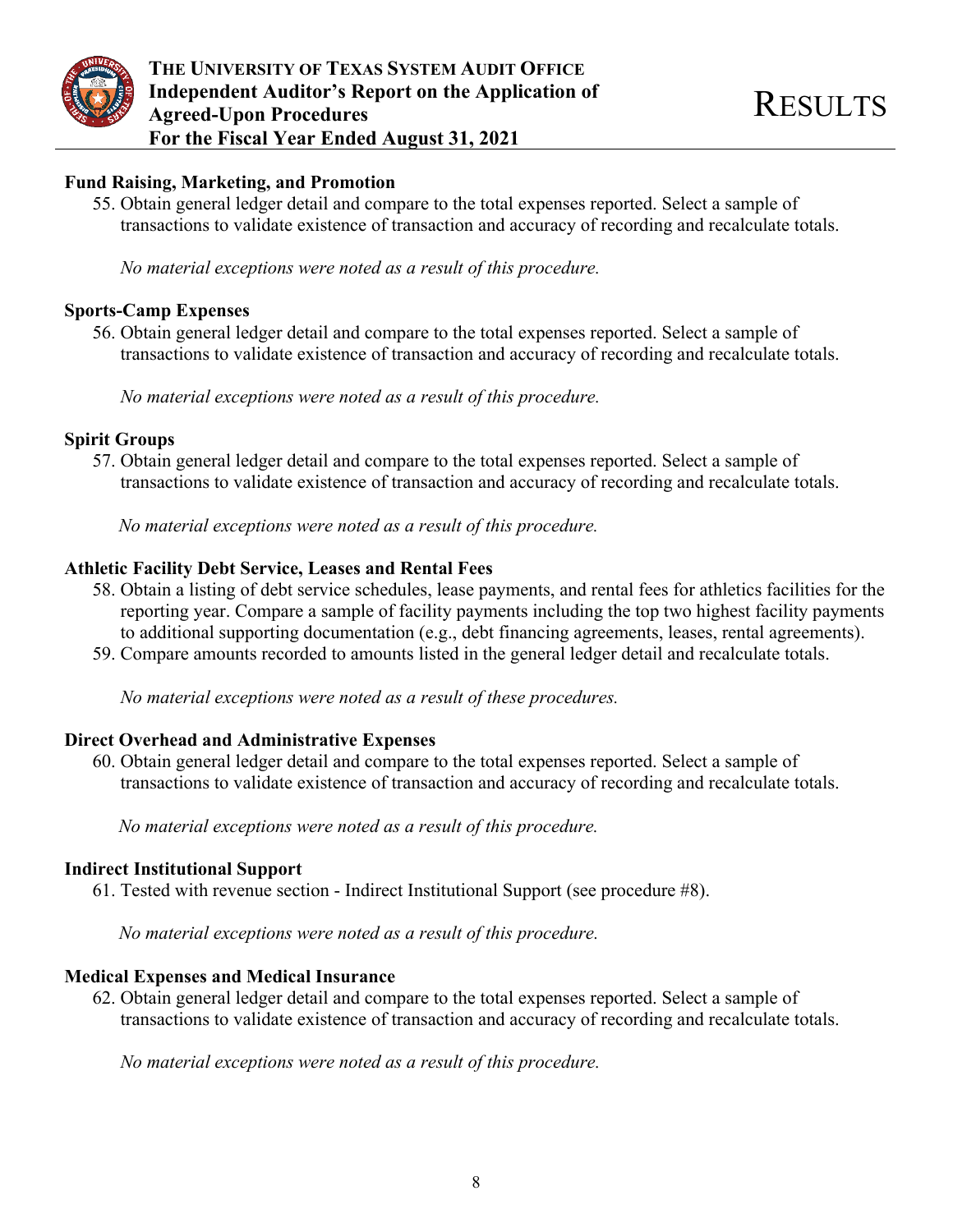

#### **Memberships and Dues**

63. Obtain general ledger detail and compare to the total expenses reported. Select a sample of transactions to validate existence of transaction and accuracy of recording and recalculate totals.

*No material exceptions were noted as a result of this procedure.*

#### **Other Operating Expenses and Transfers to Institution**

64. Obtain general ledger detail and compare to the total expenses reported. Select a sample of transactions to validate existence of transaction and accuracy of recording and recalculate totals.

*No material exceptions were noted as a result of this procedure.*

#### **Student-Athlete Meals (Non-Travel)**

65. Obtain general ledger detail and compare to the total expenses reported. Select a sample of transactions to validate existence of transaction and accuracy of recording and recalculate totals.

*No material exceptions were noted as a result of this procedure.*

#### **Bowl Expenses**

66. Obtain general ledger detail and compare to the total expenses reported. Select a sample of transactions to validate existence of transaction and accuracy of recording and recalculate totals.

*No material exceptions were noted as a result of this procedure.*

## ADDITIONAL MINIMUM AGREED-UPON PROCEDURES

• For Grants-in-Aid: Compare and agree the sports sponsored reported in the NCAA Membership Financial Reporting System to UTSA's supporting equivalency calculations. The NCAA Membership Financial Reporting System populates the sports from the NCAA Sports Sponsorship and Demographics Form as they are reported by UTSA. If there is a discrepancy in the sports sponsored between the NCAA Membership Financial Reporting System and the supporting equivalency calculations, inquire about the discrepancy, and report the justification in the AUP report. Compare current year Grants-in-Aid revenue distribution equivalencies to prior year reported equivalencies per the Membership Financial Report submission. Inquire and document an explanation for any variance greater than  $+/- 4\%$ .

#### *No material exceptions were noted as a result of this procedure. Explanations for variances appeared to be reasonable.*

• For Sports Sponsorship: Obtain UTSA's Sports Sponsorship and Demographics Forms Report for the reporting year. Validate that the countable sports reported by UTSA meet the minimum requirements set forth in Bylaw 20.9.6.3 for the number of contests and the number of participants in each contest that is counted toward meeting the minimum-contest requirement. Once countable sports have been validated, ensure that UTSA has properly reported these sports as countable for revenue distribution purposes within the NCAA Membership Financial Reporting System. Compare current year number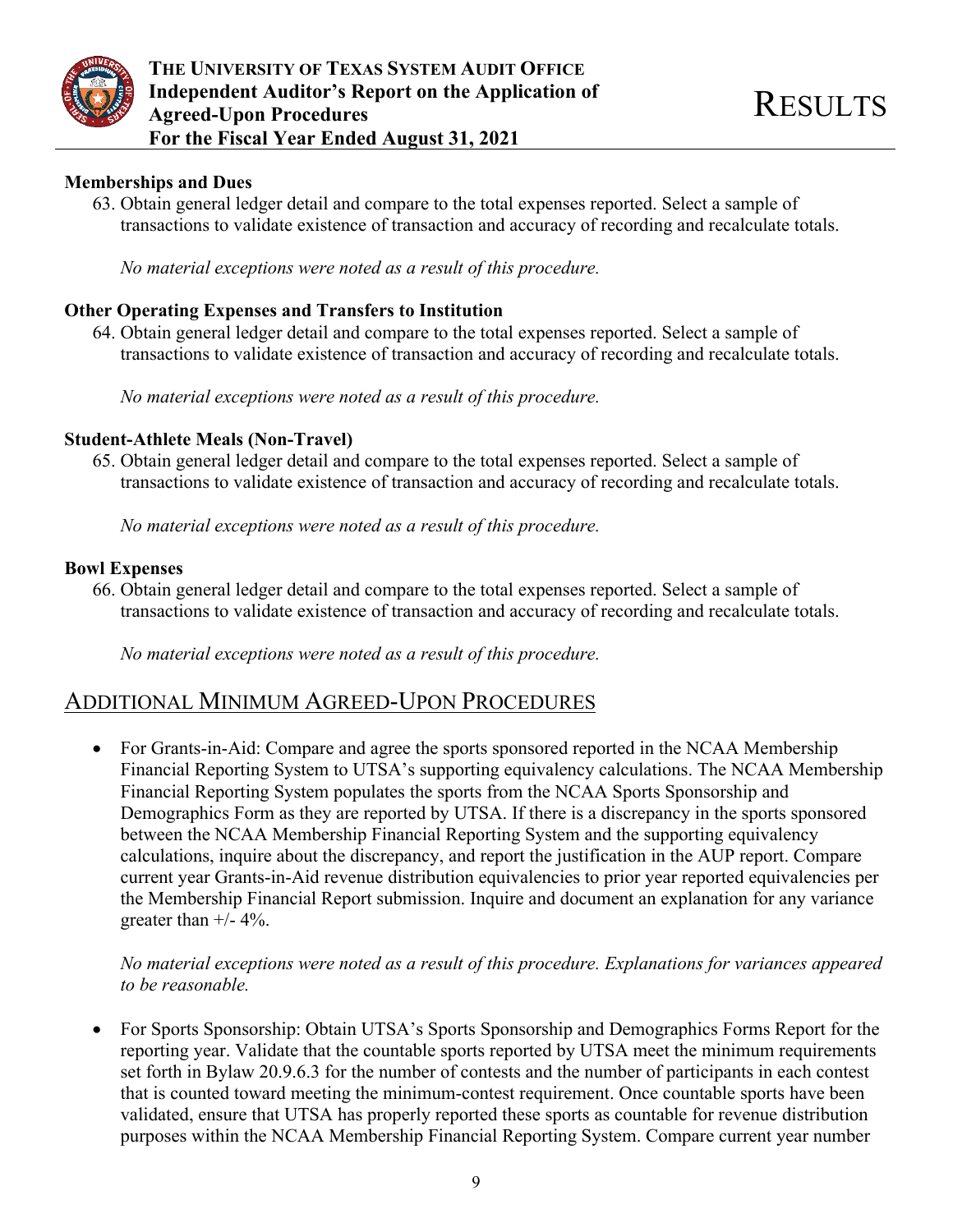

of Sports Sponsored to prior year reported total per the Membership Financial Report submission. Inquire and document an explanation for any variance.

Note for 2020-21 reporting only: For this reporting year, sports an institution expected to sponsor in spring 2021, as reported on the institutions' 2020 Sports Sponsorship and Demographics form, would qualify as a sponsored sport for the purposes of revenue distribution. This single year exception is consistent with the intent of the Division I Council Coordination Committee's decision on March 25, 2020, to grant an extraordinary blanket waiver in light of the impact of the COVID-19 global pandemic.

*No material exceptions were noted as a result of this procedure. There was no variance between the sports sponsored between years.*

• For Pell Grants: Agree the total number of Division I student-athletes who, during the academic year, received a Pell Grant award and the total value of these Pell Grants reported in the NCAA Membership Financial Reporting System to a report, generated out of UTSA's financial aid records, of all student-athlete Pell Grants. Compare current year Pell Grants total to prior year reported total per the Membership Financial Report submission. Inquire and document any variance greater than +/- 20 grants.

*No material exceptions were noted as a result of this procedure. Pell Grant totals between years did not vary by +/- 20 grants.*

## MINIMUM AGREED-UPON PROCEDURES FOR OTHER REPORTING ITEMS

## **Excess Transfers to Institution and Conference Realignment Expenses**

67. Obtain general ledger detail and compare to the total expenses reported. Select a sample of transactions to validate existence of transaction and accuracy of recording and recalculate totals.

*This procedure was not applicable. Athletics did not have excess transfers to the institution or conference realignment expenses.*

## **Total Athletics-Related Debt**

- 68. Obtain repayment schedules for all outstanding intercollegiate athletics debt during the reporting period. Recalculate annual maturities (consisting of principal and interest) provided in the schedules obtained.
- 69. Agree the total annual maturities and total outstanding athletic debt related to supporting documentation and UTSA's general ledger, as applicable.

*No material exceptions were noted as a result of these procedures.*

## **Total Institutional Debt**

70. Agree the total outstanding institutional debt to supporting documentation and UTSA's general ledger and/or UTSA's audited financial statements, if available.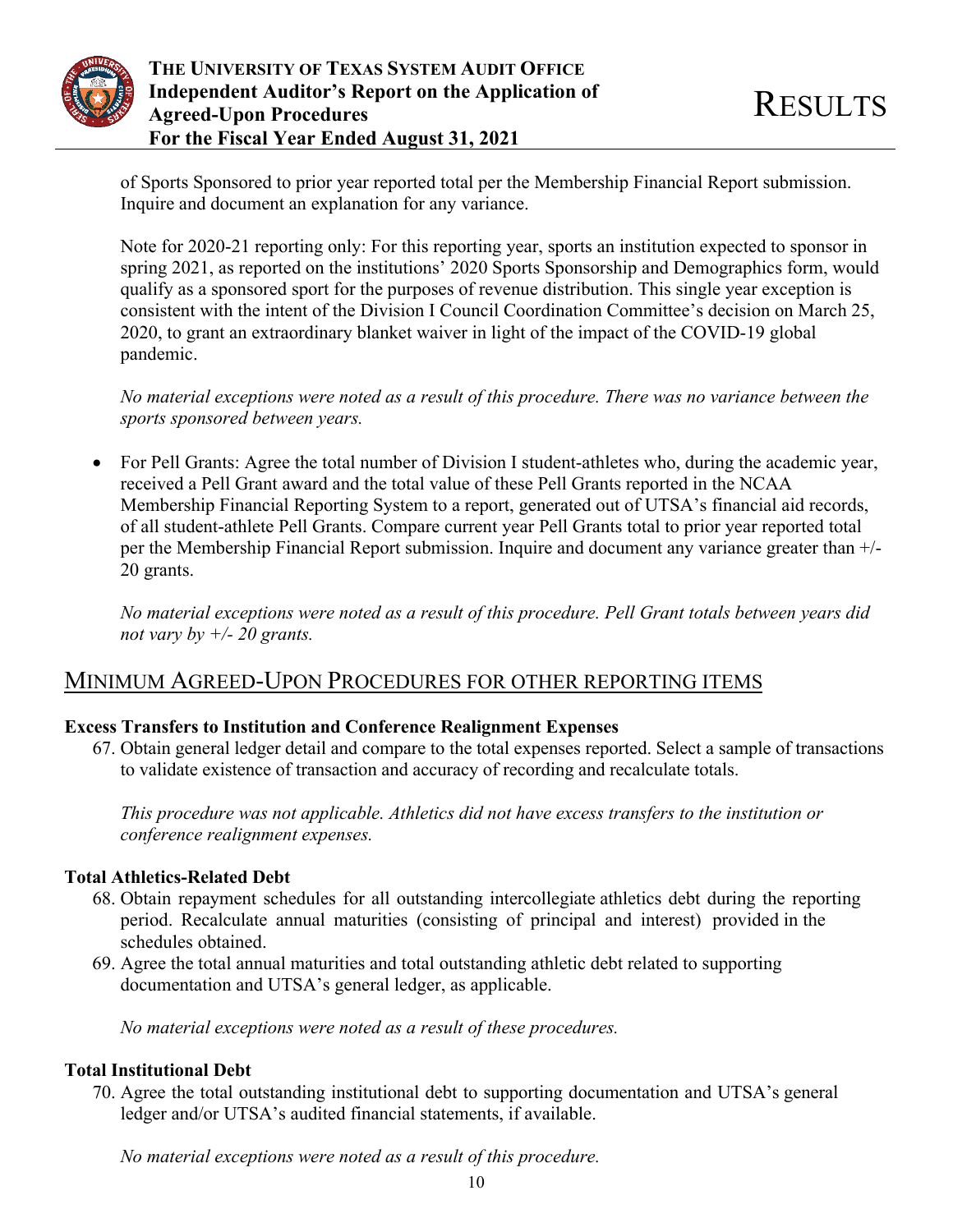

#### **Value of Athletics Dedicated Endowments**

71. Obtain a schedule of all athletics dedicated endowments maintained by athletics, UTSA, and affiliated organizations. Agree the fair market value in the schedules to supporting documentation, UTSA's general ledger, and audited financial statements, if available.

*No material exceptions were noted as a result of this procedure.* 

#### **Value of Institutional Endowments**

72. Agree the total fair market value of institutional endowments to supporting documentation, UTSA's general ledger, and/or audited financial statements, if available.

*No material exceptions were noted as a result of this procedure.*

#### **Total Athletics-Related Capital Expenditures**

- 73. Obtain a schedule of athletics-related capital expenditures made by athletics, UTSA, and affiliated organizations during the reporting period.
- 74. Obtain general ledger detail and compare to the total expenses reported. Select a sample of transactions to validate existence of transaction and accuracy of recording and recalculate totals.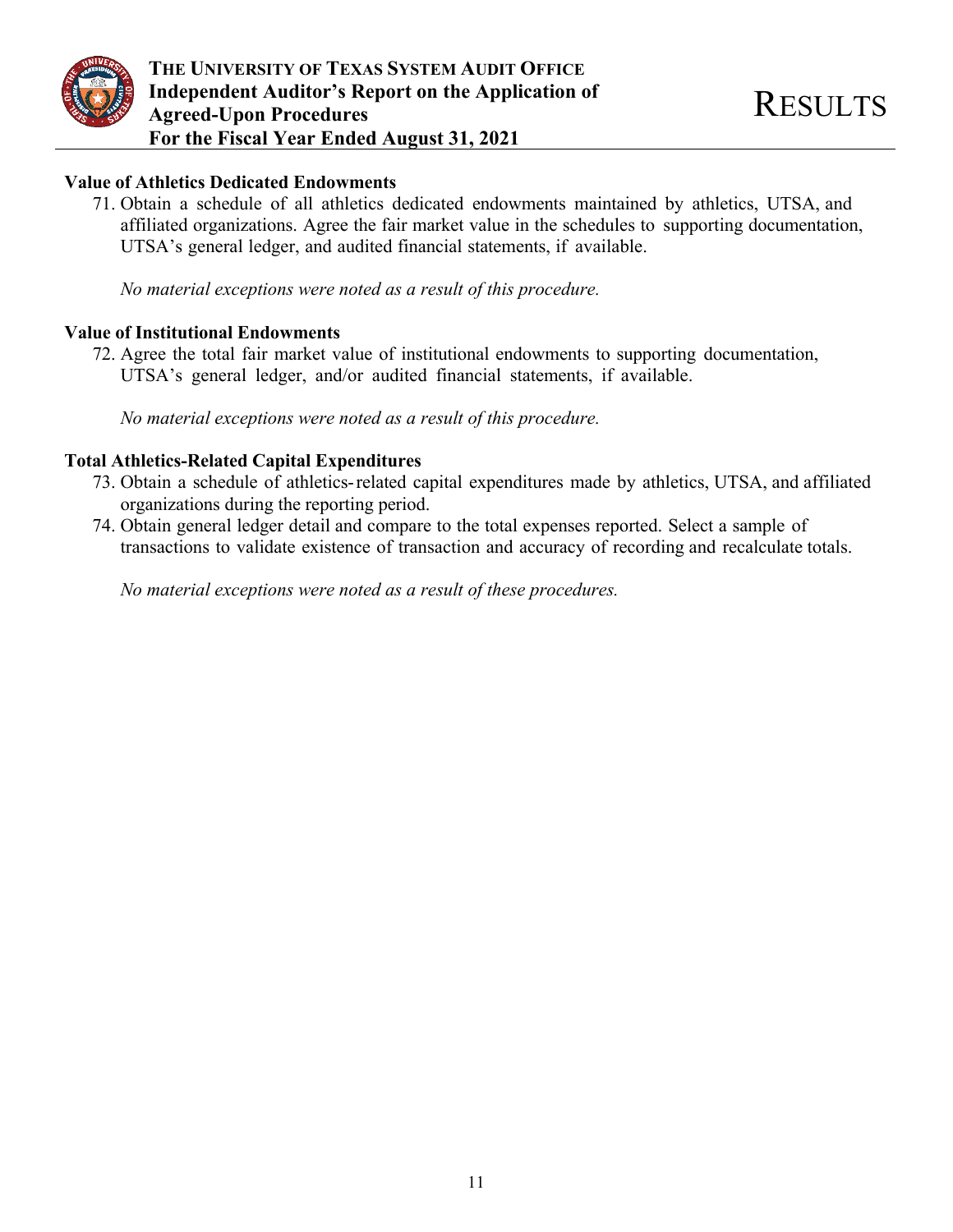

#### **BACKGROUND**

UTSA's management is responsible for the SRE and compliance with NCAA requirements. This report is intended solely for the information and use of UTSA management. It is not intended to be and should not be used by anyone other than those specified parties. However, this report is a matter of public record, and its distribution is not limited.

The NCAA requires this agreed-upon procedures engagement to be conducted by an independent accountant. For purposes of this engagement, the NCAA considers the UT System Audit Office to be independent.

#### SCOPE AND PROCEDURES

This agreed-upon procedures engagement was conducted in accordance with attestation standards established by the American Institute of Certified Public Accountants. The sufficiency of these procedures is solely the responsibility of the specified users of the report. Consequently, we make no representation regarding the sufficiency of the procedures described below either for the purpose for which this report has been requested or for any other purpose.

We were not engaged to and did not conduct an examination, the objective of which would be the expression of an opinion on the compliance of the accompanying SRE of Athletics. Accordingly, we do not express such an opinion. Had we performed additional procedures; other matters might have come to our attention that would have been reported to you. This report relates only to the procedures specified above and does not extend to UTSA's financial statements.

## **APPENDICES**

Also attached to this report are the following appendices:

- *Appendix A*, SRE of Athletics for the Fiscal Year Ended August 31, 2021
- *Appendix B,* Notes to the SRE
- *Appendix C*, Variance Analysis

| <b>REPORT DATE</b> | <b>REPORT DISTRIBUTION</b>                                                           |
|--------------------|--------------------------------------------------------------------------------------|
| January 14, 2022   | To: Taylor Eighmy, Ph.D., President, UTSA                                            |
|                    | Cc: Veronica Salazar, Chief Financial Officer and Senior Vice President for Business |
|                    | Affairs, UTSA                                                                        |
|                    | Lisa Campos, Ed.D., Vice President for Intercollegiate Athletics and Athletics       |
|                    | Director, UTSA                                                                       |
|                    | Mike Bazemore, Deputy AD for Finance and Strategic Initiatives, UTSA                 |
|                    | Sherman Corbett, Associate Athletics Director for Business Operations                |
|                    | Paul Tyler, Chief Audit Executive, UTSA                                              |
|                    | UT System Administration Audit Committee                                             |
|                    | External Agencies (State Auditor, Legislative Budget Board, Governor's Office)       |
|                    |                                                                                      |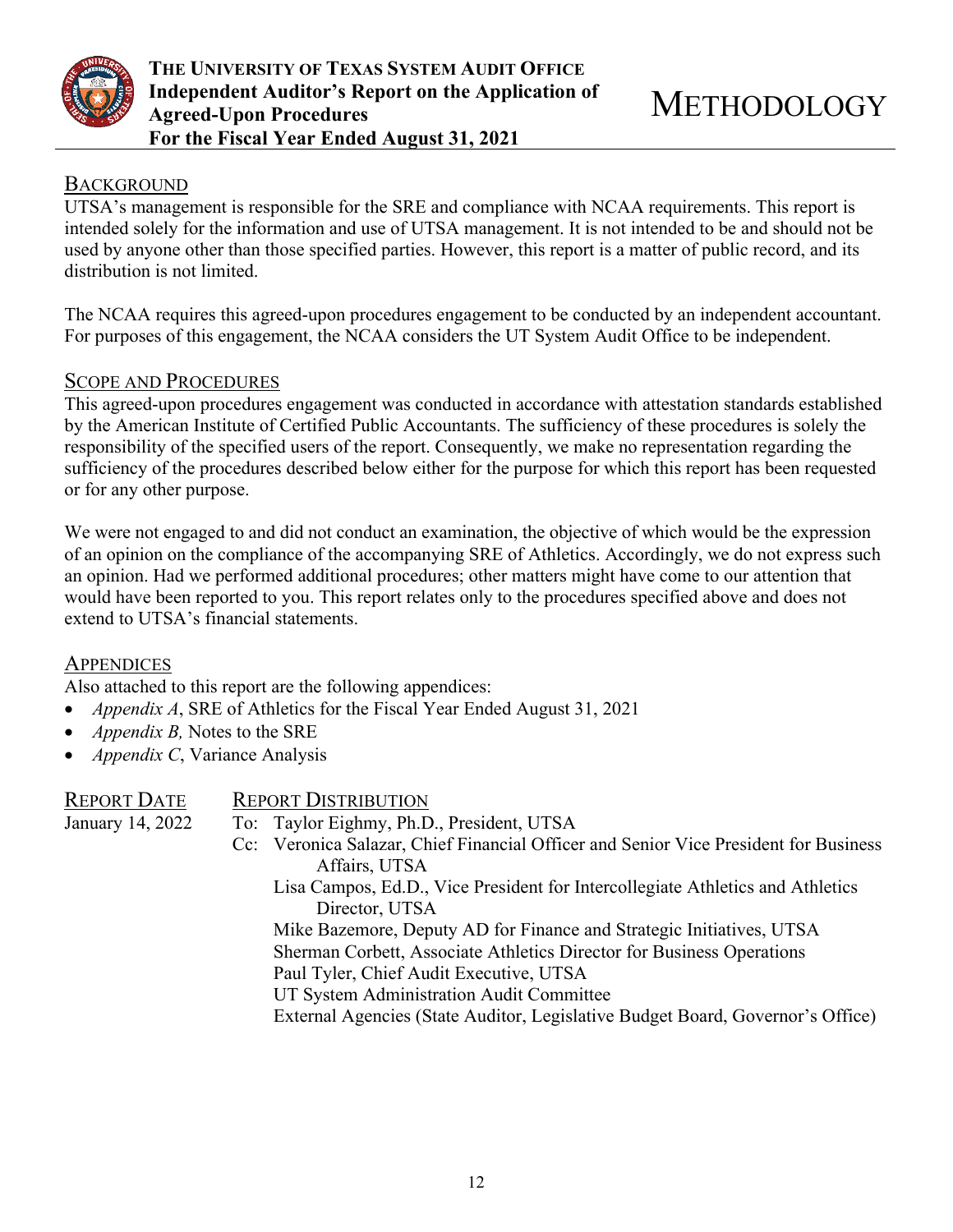

#### **THE UNIVERSITY OF TEXAS AT SAN ANTONIO DEPARTMENT OF INTERCOLLEGIATE ATHLETICS STATEMENT OF REVENUES AND EXPENSES FOR THE FISCAL YEAR ENDED AUGUST 31, 2021**

| <b>REVENUES</b>                                                                |    |                                            |      | Men's                  |    | Women's            |   |                 | Men's                       |   | Women's                                               |    | Women's       |
|--------------------------------------------------------------------------------|----|--------------------------------------------|------|------------------------|----|--------------------|---|-----------------|-----------------------------|---|-------------------------------------------------------|----|---------------|
| <b>Operating Revenues:</b>                                                     |    | Football                                   |      | <b>Basketball</b>      |    | <b>Basketball</b>  |   | <b>Baseball</b> | Golf                        |   | Golf                                                  |    | <b>Soccer</b> |
| 1 Ticket Sales                                                                 | S  | 487,600.37                                 | \$   | 25,928.17              | S  | 1,189.78           |   |                 |                             |   |                                                       |    |               |
| 2 Direct State or Other Government Support                                     |    | 1,601,200.00                               |      | 229,520.00             |    | 275,285.00         |   | 185,931.00      | 74,660.00                   |   | 42,320.00                                             |    | 160,983.00    |
| 3 Student Fees                                                                 |    |                                            |      |                        |    |                    |   |                 |                             |   |                                                       |    |               |
| 4 Direct Institutional Support                                                 |    | 248,062.06                                 |      |                        |    |                    |   |                 |                             |   |                                                       |    |               |
| 5 Transfers to Institution                                                     |    |                                            |      |                        |    |                    |   |                 |                             |   |                                                       |    |               |
| 6 Indirect Institutional Support                                               |    |                                            |      |                        |    |                    |   |                 |                             |   |                                                       |    |               |
| 6A Indirect Institutional Support - Athletic Facilities                        |    |                                            |      |                        |    |                    |   |                 |                             |   |                                                       |    |               |
| Debt Service, Lease, and Rental Fees<br>7 Guarantees                           |    | 500,000.00                                 |      | 80,000.00              |    |                    |   | 27,000.00       | 1,000.00                    |   |                                                       |    |               |
| 8 Contributions                                                                |    | 835,551.04                                 |      | 31,415.43              |    | 563.50             |   | 6,761.42        | 21,192.58                   |   | 17,475.50                                             |    | 3,107.59      |
| 9 In-Kind                                                                      |    |                                            |      |                        |    |                    |   |                 |                             |   |                                                       |    |               |
| 10 Compensation and Benefits Provided                                          |    |                                            |      |                        |    |                    |   |                 |                             |   |                                                       |    |               |
| by a Third-Party                                                               |    |                                            |      |                        |    |                    |   |                 |                             |   |                                                       |    |               |
| 11 Media Rights                                                                |    |                                            |      |                        |    |                    |   |                 |                             |   |                                                       |    |               |
|                                                                                |    | 375,970.37                                 |      | 83,992.59<br>75,428.30 |    | 75,428.30          |   |                 |                             |   |                                                       |    |               |
| 12 NCAA Distributions<br>13 Conference Distributions                           |    | 7,005.00                                   |      | 3,417.12               |    |                    |   | 2,958.00        |                             |   |                                                       |    |               |
| 13A Conference Distributions of Bowl Generated                                 |    | 953,840.91                                 |      |                        |    |                    |   |                 |                             |   |                                                       |    |               |
| 14 Program, Novelty, Parking, and Concessions Sales                            |    | 151,399.61                                 |      |                        |    |                    |   |                 |                             |   |                                                       |    |               |
| 15 Royalties, Licensing, Advertisements, and                                   |    |                                            |      |                        |    |                    |   |                 |                             |   |                                                       |    |               |
| Sponsorships                                                                   |    | 228,081.10                                 |      | 50,000.00              |    | 50,000.00          |   | 28,300.00       | 10,000.00                   |   | 10,000.00                                             |    | 20,400.00     |
| 16 Sports Camp Revenues                                                        |    | 70,850.00                                  |      |                        |    |                    |   | 42,283.28       |                             |   |                                                       |    |               |
| 17 Athletics Restricted Endowment and Investment                               |    |                                            |      |                        |    |                    |   |                 |                             |   |                                                       |    |               |
| Income                                                                         |    | 9,450.00                                   |      |                        |    | 1,660.00           |   | 2,660.00        | 3,370.00                    |   | 9,450.00                                              |    | 10,830.00     |
| 18 Other Operating Revenues                                                    |    |                                            |      |                        |    |                    |   | 7,340.00        | 967.50                      |   | 7,470.00                                              |    |               |
| 19 Bowl Revenues                                                               |    | 218,581.50                                 |      |                        |    |                    |   |                 |                             |   |                                                       |    |               |
| <b>TOTAL OPERATING REVENUES</b>                                                | S  | 5,687,591.96                               | s    | 579,701.61             | \$ | 404,126.58         | s | 303,233.70      | \$111,190.08                | S | 86,715.50                                             | \$ | 195,320.59    |
|                                                                                |    |                                            |      |                        |    |                    |   |                 |                             |   |                                                       |    |               |
| <b>EXPENSES</b><br><b>Operating Expenses:</b>                                  |    |                                            |      |                        |    |                    |   |                 |                             |   |                                                       |    |               |
| 20 Athletic Student Aid                                                        | \$ | 2,848,747.66                               | - \$ | 451,629.61 \$          |    | 464,827.15 \$      |   |                 | 365,274.98 \$ 116,053.16 \$ |   | 181,865.76 \$                                         |    | 406,089.75    |
| 21 Guarantees                                                                  |    | 460,000.00                                 |      | 40,778.48              |    | 6,500.00           |   |                 |                             |   |                                                       |    |               |
| 22 Coaching Salaries, Benefits, and Bonuses Paid by                            |    |                                            |      |                        |    |                    |   |                 |                             |   |                                                       |    |               |
| the University and Related Entities                                            |    | 2,842,281.39                               |      | 1,072,674.14           |    | 530,524.69         |   | 327,528.01      | 162,578.41                  |   | 132,652.05                                            |    | 225,110.77    |
| 23 Coaching Other Compensation and Benefits Paid                               |    |                                            |      |                        |    |                    |   |                 |                             |   |                                                       |    |               |
| by a Third-Party                                                               |    |                                            |      |                        |    |                    |   |                 |                             |   |                                                       |    |               |
| 24 Support Staff/Administrative Salaries, Benefits,                            |    |                                            |      |                        |    |                    |   |                 |                             |   |                                                       |    |               |
| and Bonuses Paid by the University and Related                                 |    |                                            |      |                        |    |                    |   |                 |                             |   |                                                       |    |               |
| Entities                                                                       |    | 943,830.52                                 |      | 112,425.10             |    | 24,175.84          |   |                 |                             |   |                                                       |    |               |
| 25 Support Staff/Administrative Other                                          |    |                                            |      |                        |    |                    |   |                 |                             |   |                                                       |    |               |
| Compensation and Benefits Paid by a Third-Party                                |    |                                            |      |                        |    |                    |   |                 |                             |   |                                                       |    |               |
| 26 Severance Payments                                                          |    | 934,628.03                                 |      |                        |    |                    |   |                 |                             |   |                                                       |    |               |
| 27 Recruiting                                                                  |    | 34,284.84                                  |      | 35,885.11              |    | 32,175.70          |   | 10,387.49       | 1,196.79                    |   | 889.41                                                |    | 4,812.23      |
| 28 Team Travel                                                                 |    | 835,247.60                                 |      | 179,614.46             |    | 85,968.39          |   | 168,313.95      | 33,421.43                   |   | 35,101.80                                             |    | 58,692.94     |
| 29 Sports Equipment, Uniforms, and Supplies                                    |    | 379,356.21                                 |      | 56,747.56              |    | 54,434.59          |   | 65,972.18       | 25,712.41                   |   | 22,841.54                                             |    | 31,909.73     |
| 30 Game Expenses                                                               |    | 1,090,994.91                               |      | 123,467.11             |    | 68,506.14          |   | 46,823.55       | 320.52                      |   | 6,384.17                                              |    | 11,094.49     |
| 31 Fund Raising, Marketing, and Promotions                                     |    |                                            |      |                        |    |                    |   |                 |                             |   |                                                       |    |               |
| 32 Sports Camp Expenses                                                        |    | 4,241.17                                   |      |                        |    |                    |   | 5,100.90        |                             |   |                                                       |    |               |
| 33 Spirit Groups                                                               |    |                                            |      |                        |    |                    |   |                 |                             |   |                                                       |    |               |
| 34 Athletic Facilities Debt Service, Leases, and                               |    |                                            |      |                        |    |                    |   |                 |                             |   |                                                       |    |               |
| <b>Rental Fees</b>                                                             |    |                                            |      | 41,046.17              |    | 23,183.06          |   | 102,342.00      | 5,489.54                    |   |                                                       |    | 99,407.45     |
| 35 Direct Overhead and Administrative Expenses                                 |    | 137,973.53                                 |      |                        |    |                    |   |                 |                             |   | 4,123.05                                              |    |               |
| 36 Indirect Institutional Support<br>37 Medical Expenses and Medical Insurance |    |                                            |      |                        |    |                    |   |                 |                             |   |                                                       |    |               |
| 38 M emberships and Dues                                                       |    | 1,840.00                                   |      |                        |    | 651.25             |   |                 | 43,085.00                   |   | 27,420.00                                             |    | 784.00        |
| 39 Student-Athlete Meals                                                       |    | 42,909.33                                  |      | 11,257.11              |    | 6,313.08           |   | 14,203.51       | 334.29                      |   | 1,841.53                                              |    | 5,655.67      |
| 40 Other Operating Expenses                                                    |    | 90,273.05                                  |      | 24,600.40              |    | 368.01             |   | 18,808.50       | 1,155.76                    |   | 4,931.46                                              |    | 1,657.42      |
| 41 Bowl Expenses                                                               |    | 253,579.57                                 |      |                        |    |                    |   |                 |                             |   |                                                       |    |               |
| 41A Bowl Expenses - Coaching Compensation/Bonuses                              |    | 123,215.41                                 |      |                        |    |                    |   |                 |                             |   |                                                       |    |               |
| <b>TOTAL OPERATING EXPENSES</b>                                                | S  | 11,023,403.22                              |      | \$2,150,125.25         |    | \$1,297,627.90     |   | \$1,124,755.07  | \$389,347.31                | S | 418,050.77                                            | -S | 845,214.45    |
|                                                                                |    |                                            |      |                        |    |                    |   |                 |                             |   |                                                       |    |               |
| EXCESS (DEFICIENCY) OF REVENUES<br>OVER (UNDER) EXPENSES                       | S  | $(5,335,811.26)$ $\quad (1,570,423.64)$ \$ |      |                        |    | $(893, 501.32)$ \$ |   |                 |                             |   | $(821,521.37)$ \$ $(278,157.23)$ \$ $(331,335.27)$ \$ |    | (649, 893.86) |
|                                                                                |    |                                            |      |                        |    |                    |   |                 |                             |   |                                                       |    |               |
|                                                                                |    |                                            |      |                        |    |                    |   |                 |                             |   |                                                       |    | (continued)   |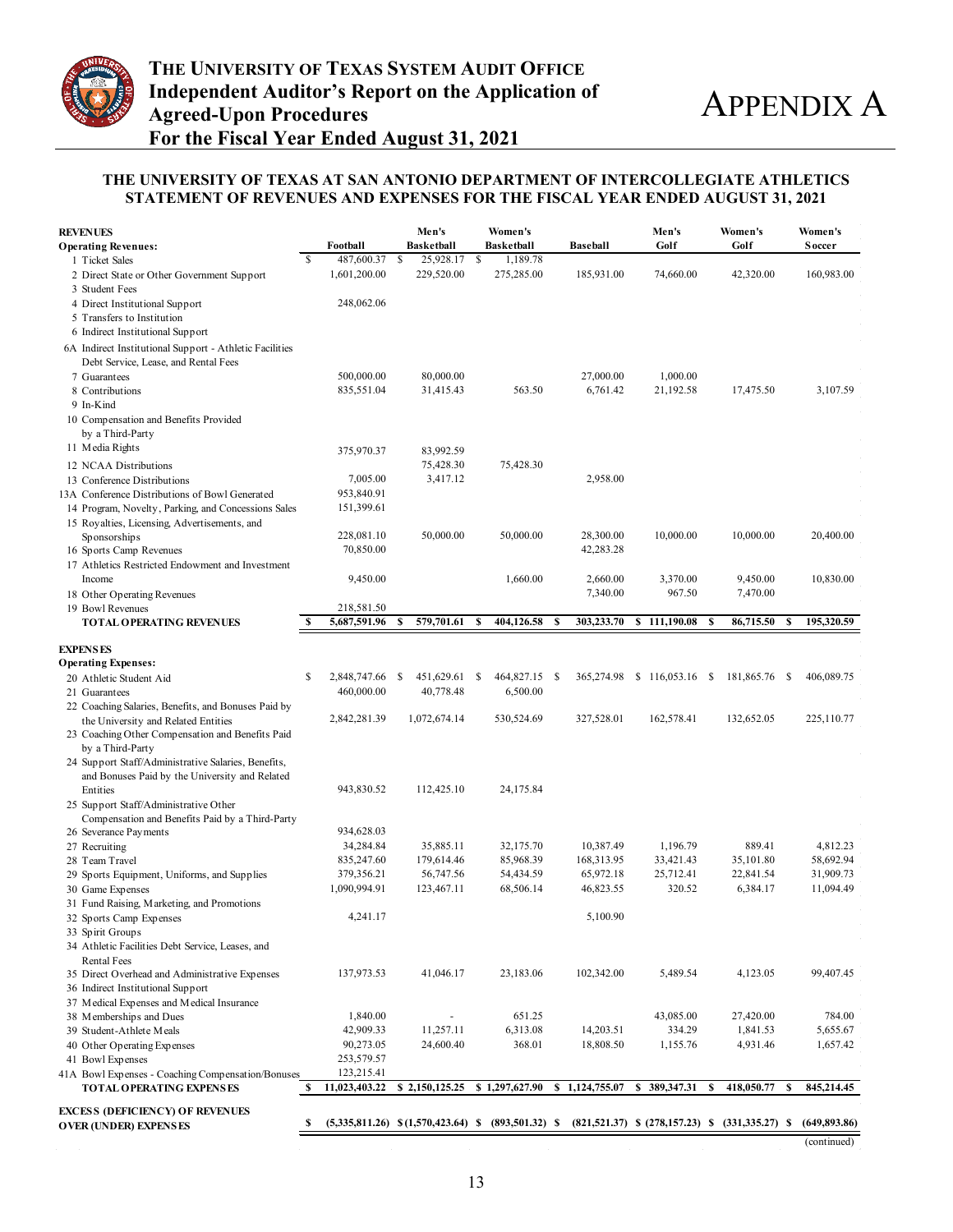

#### **THE UNIVERSITY OF TEXAS AT SAN ANTONIO DEPARTMENT OF INTERCOLLEGIATE ATHLETICS STATEMENT OF REVENUES AND EXPENSES FOR THE FISCAL YEAR ENDED AUGUST 31, 2021**

| <b>REVENUES</b>                                                                                     |                      | Men's                                                 | Women's          | Men's                | <b>Women's Track</b>                                                  |                               | Non-Program             |                          |
|-----------------------------------------------------------------------------------------------------|----------------------|-------------------------------------------------------|------------------|----------------------|-----------------------------------------------------------------------|-------------------------------|-------------------------|--------------------------|
| <b>Operating Revenues:</b>                                                                          | <b>S</b> of thall    | <b>Tennis</b>                                         | Tennis           | Track                | Track                                                                 | Volleyball                    | <b>Specific</b>         | Total                    |
| 1 Ticket Sales                                                                                      |                      |                                                       |                  |                      |                                                                       | 4,965.67<br>\$                |                         | 519,683.99<br>\$         |
| 2 Direct State or Other Government Support                                                          | 136,594.00           |                                                       |                  | 16,138.00            | 32,940.00                                                             | 244,429.00                    | 363,741.69              | 3,363,741.69             |
| 3 Student Fees                                                                                      |                      |                                                       |                  |                      |                                                                       |                               | 14,406,625.61           | 14,406,625.61            |
| 4 Direct Institutional Support                                                                      |                      |                                                       |                  |                      |                                                                       |                               | 3,062,554.78            | 3,310,616.84             |
| 5 Transfers to Institution                                                                          |                      |                                                       |                  |                      |                                                                       |                               | (4, 534.16)             | (4, 534.16)              |
| 6 Indirect Institutional Support                                                                    |                      |                                                       |                  |                      |                                                                       |                               | 478,913.15              | 478,913.15               |
| 6A Indirect Institutional Support - Athletic Facilities                                             |                      |                                                       |                  |                      |                                                                       |                               |                         |                          |
| Debt Service, Lease, and Rental Fees                                                                |                      |                                                       |                  |                      |                                                                       |                               |                         |                          |
| 7 Guarantees                                                                                        |                      | 4,000.00                                              |                  |                      |                                                                       |                               |                         | 612,000.00               |
| 8 Contributions                                                                                     | 3,110.00             | 2,695.74                                              | 240.83           | 541.71               | 316,196.28                                                            | 1,030.99                      | 33,444.86               | 1,273,327.47             |
| 9 In-Kind                                                                                           |                      |                                                       |                  |                      |                                                                       |                               |                         |                          |
| 10 Compensation and Benefits Provided                                                               |                      |                                                       |                  |                      |                                                                       |                               |                         |                          |
| by a Third-Party<br>11 Media Rights                                                                 |                      |                                                       |                  |                      |                                                                       |                               |                         |                          |
|                                                                                                     |                      |                                                       |                  |                      |                                                                       |                               |                         | 459,962.96               |
| 12 NCAA Distributions                                                                               |                      |                                                       |                  | 4,067.55             | 1,974.58                                                              |                               | 1,089,710.22            | 1,246,608.95             |
| 13 Conference Distributions                                                                         |                      |                                                       |                  |                      |                                                                       |                               | 19,402.00               | 32,782.12<br>953,840.91  |
| 13A Conference Distributions of Bowl Generated                                                      |                      |                                                       |                  |                      |                                                                       | 125.00                        | 3,295.90                | 154,820.51               |
| 14 Program, Novelty, Parking, and Concessions Sales<br>15 Royalties, Licensing, Advertisements, and |                      |                                                       |                  |                      |                                                                       |                               |                         |                          |
| Sponsorships                                                                                        | 21,100.00            | 5,200.00                                              | 5,000.00         | 25,550.00            | 25,550.00                                                             | 20,100.00                     | 2,147,542.51            | 2,646,823.61             |
| 16 Sports Camp Revenues                                                                             | 21,335.00            |                                                       |                  |                      |                                                                       | 30,123.00                     | 4,755.02                | 169,346.30               |
| 17 Athletics Restricted Endowment and Investment                                                    |                      |                                                       |                  |                      |                                                                       |                               |                         |                          |
| Income                                                                                              | 430.00               | 4,100.00                                              | 1,400.00         | 1,010.00             | 1,450.00                                                              | 560.00                        |                         | 46,370.00                |
| 18 Other Operating Revenues                                                                         |                      |                                                       |                  | 12,944.00            | 12,944.00                                                             |                               | 430,633.42              | 472,298.92               |
| 19 Bowl Revenues                                                                                    |                      |                                                       |                  |                      |                                                                       |                               |                         | 218,581.50               |
| <b>TOTAL OPERATING REVENUES</b>                                                                     | 182,569.00<br>S      | 15,995.74<br>S                                        | 6,640.83<br>- \$ | 60,251.26<br>S       | 391,054.86<br>S                                                       | 301,333.66<br>-S              | \$22,036,085.00         | \$30,361,810.37          |
|                                                                                                     |                      |                                                       |                  |                      |                                                                       |                               |                         |                          |
| <b>EXPENSES</b>                                                                                     |                      |                                                       |                  |                      |                                                                       |                               |                         |                          |
| <b>Operating Expenses:</b>                                                                          |                      |                                                       |                  |                      |                                                                       |                               |                         |                          |
| 20 Athletic Student Aid                                                                             | \$                   | 286,990.80 \$ 167,215.64 \$ 246,321.03 \$             |                  | 242,402.02 \$        | 431,947.32                                                            | $\mathbf{s}$<br>365,395.98 \$ | 80,813.61               | 6,655,574.47<br>S.       |
| 21 Guarantees                                                                                       |                      |                                                       |                  |                      |                                                                       |                               |                         | 507,278.48               |
| 22 Coaching Salaries, Benefits, and Bonuses Paid by                                                 |                      |                                                       |                  |                      |                                                                       |                               |                         |                          |
| the University and Related Entities                                                                 | 188,700.03           | 107,103.65                                            | 104,507.83       | 220,640.16           | 220,640.14                                                            | 235,573.88                    |                         | 6,370,515.15             |
| 23 Coaching Other Compensation and Benefits Paid                                                    |                      |                                                       |                  |                      |                                                                       |                               |                         |                          |
| by a Third-Party<br>24 Support Staff/Administrative Salaries, Benefits,                             |                      |                                                       |                  |                      |                                                                       |                               |                         |                          |
| and Bonuses Paid by the University and Related                                                      |                      |                                                       |                  |                      |                                                                       |                               |                         |                          |
| Entities                                                                                            |                      |                                                       |                  |                      |                                                                       |                               | 3,703,718.76            | 4,784,150.22             |
| 25 Support Staff/Administrative Other                                                               |                      |                                                       |                  |                      |                                                                       |                               |                         |                          |
| Compensation and Benefits Paid by a Third-Party                                                     |                      |                                                       |                  |                      |                                                                       |                               |                         |                          |
| 26 Severance Payments                                                                               |                      |                                                       |                  |                      |                                                                       |                               |                         | 934,628.03               |
| 27 Recruiting                                                                                       | 10,017.07            | 874.26                                                |                  | 351.45               | 4,333.01                                                              | 8,652.26                      |                         | 143,859.62               |
| 28 Team Travel                                                                                      | 95,685.81            | 30,019.48                                             | 19,489.16        | 160,824.23           | 156,803.38                                                            | 72,137.70                     |                         | 1,931,320.33             |
| 29 Sports Equipment, Uniforms, and Supplies                                                         | 27,084.86            | 17,418.19                                             | 16,849.51        | 55,755.55            | 56,142.26                                                             | 22,423.86                     |                         | 832,648.45               |
| 30 Game Expenses                                                                                    | 20,823.24            | 5,872.37                                              | 3,106.00         | 12,314.30            | 10,294.82                                                             | 16,544.06                     |                         | 1,416,545.68             |
| 31 Fund Raising, Marketing, and Promotions                                                          |                      |                                                       |                  |                      |                                                                       |                               | 330, 143. 95            | 330,143.95               |
| 32 Sports Camp Expenses                                                                             | 2,476.97             |                                                       |                  |                      |                                                                       | 1.654.94                      | 4,866.18                | 18,340.16                |
| 33 Spirit Groups                                                                                    |                      |                                                       |                  |                      |                                                                       |                               | 41,644.24               | 41,644.24                |
| 34 Athletic Facilities Debt Service, Leases, and                                                    |                      |                                                       |                  |                      |                                                                       |                               |                         |                          |
| Rental Fees                                                                                         |                      |                                                       |                  |                      |                                                                       |                               | 219,134.92              | 219,134.92               |
| 35 Direct Overhead and Administrative Expenses                                                      | 40,066.73            | 9,942.77                                              | 5,634.86         | 50,081.30            | 50,441.55                                                             | 4,183.34                      | 1,048,127.87            | 1,622,043.22             |
| 36 Indirect Institutional Support                                                                   |                      |                                                       |                  |                      |                                                                       |                               | 478,913.15              | 478,913.15               |
| 37 Medical Expenses and Medical Insurance                                                           | 225.00               |                                                       | 899.00           | 450.00               |                                                                       |                               | 1,369,682.68            | 1,369,682.68             |
| 38 Memberships and Dues                                                                             |                      |                                                       |                  |                      | 450.00                                                                | 265.00                        | 331,838.30              | 407,907.55               |
| 39 Student-Athlete Meals<br>40 Other Operating Expenses                                             | 5,795.26<br>2,629.12 | 598.72<br>1,447.83                                    | 658.99<br>64.89  | 5,374.95<br>3,166.61 | 5,374.91<br>3,253.89                                                  | 2,938.57<br>4,644.31          | 53,535.44<br>766,237.11 | 156,791.36<br>923,238.36 |
| 41 Bowl Expenses                                                                                    |                      |                                                       |                  |                      |                                                                       |                               |                         | 253,579.57               |
| 41A Bowl Expenses - Coaching Compensation/Bonuses                                                   |                      |                                                       |                  |                      |                                                                       |                               |                         | 123,215.41               |
| <b>TOTAL OPERATING EXPENSES</b>                                                                     | 680,494.89<br>S      | 340,492.91<br>S                                       | \$397,531.27     | 751,360.57<br>- \$   | 939,681.28<br>S                                                       | 734,413.90<br>S               | \$8,428,656.21          | \$29,521,155.00          |
|                                                                                                     |                      |                                                       |                  |                      |                                                                       |                               |                         |                          |
| <b>EXCESS (DEFICIENCY) OF REVENUES</b>                                                              |                      |                                                       |                  |                      |                                                                       |                               |                         |                          |
| <b>OVER (UNDER) EXPENSES</b>                                                                        | S                    | $(497,925.89)$ \$ $(324,497.17)$ \$ $(390,890.44)$ \$ |                  |                      | $(691, 109.31)$ \$ $(548, 626.42)$ \$ $(433, 080.24)$ \$13,607,428.79 |                               |                         | 840,655.37<br>S          |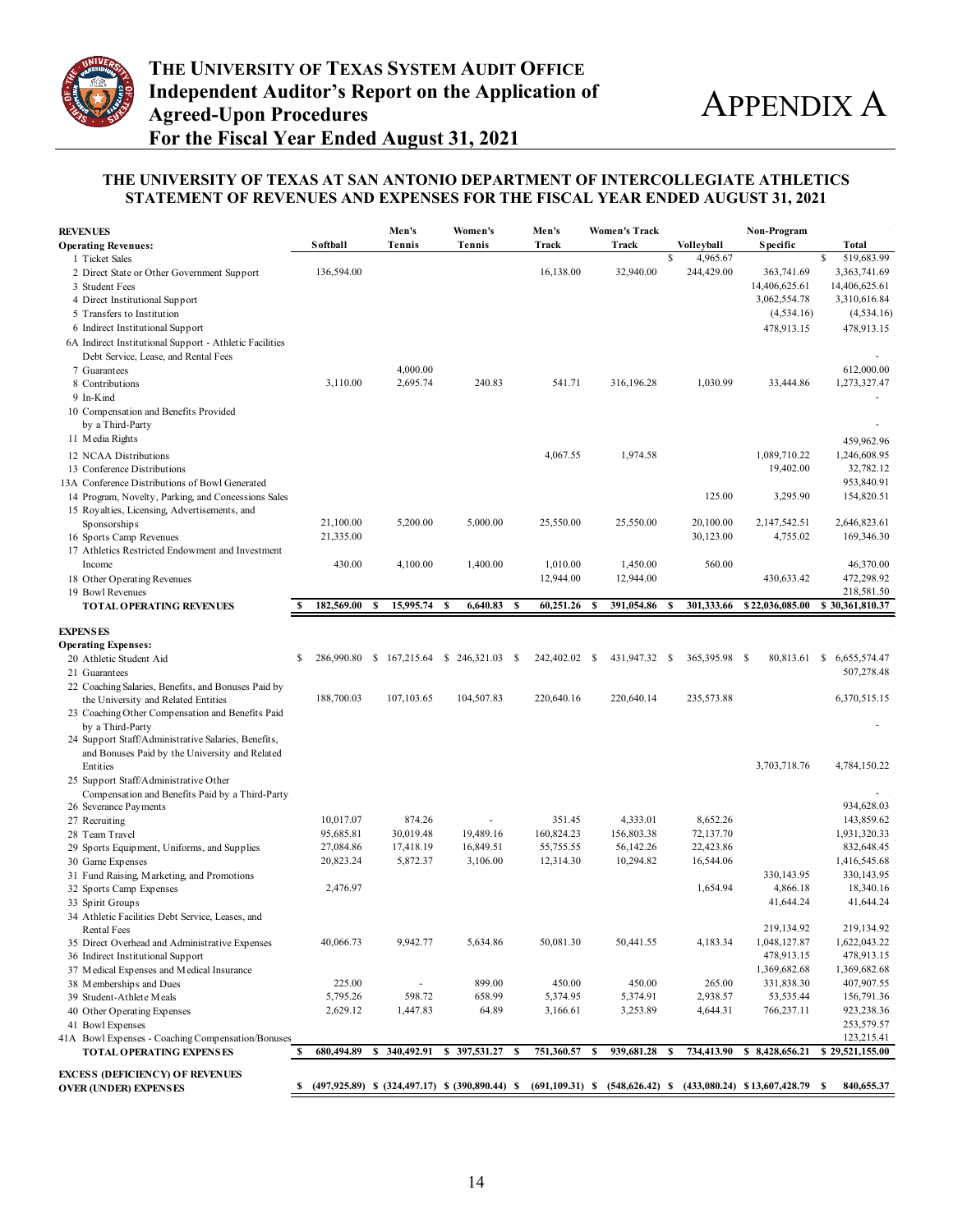

## **NOTES TO THE STATEMENT OF REVENUES AND EXPENSES**

## **NOTE 1 – Summary of Significant Accounting Policies**

*Fiscal Year* – UTSA's fiscal year is the period beginning each September 1 and ending each August 31 of the subsequent calendar year.

*Principles of Preparation* – The SRE is prepared in accordance with the NCAA financial reporting guidelines. Information used in the SRE's preparation is obtained primarily from information recorded in UTSA's financial accounting system. Other information, such as amounts estimated for non-cash trade-out agreements and gifts in-kind, is obtained from records maintained by Athletics.

*Student Fees –* In 1998, the UTSA student body voted to implement an athletic fee to fund Athletics. The current athletic fee is \$20 per credit hour with a ceiling of \$240 per student per semester. Although UTSA has flat-rate tuition, the athletic fee is allocated based on the previous student fee structure.

*Direct Institutional Support* – Direct Institutional Support is composed of amounts budgeted annually for institutional transfers to fund or support Athletics and expenses paid by the institution on behalf of Athletics, such as work-study and accrued leave payouts to separated Athletics employees.

*Indirect Institutional Support* – The Indirect Institutional Support reflects costs incurred by the institution in support of Athletics but not charged to Athletics.

## **NOTE 2 – Contributions Constituting More than 10 Percent of All Contributions**

There were no individual contributions of moneys, goods, or services received directly by Athletics from an affiliated or outside organization that constituted 10 percent or more of all contributions received for Athletics during the reporting period.

## **NOTE 3 – Capital Assets**

The Inventory Department at UTSA oversees the methods utilized to manage inventory property and provides procedures and services to ensure that all state and federal requirements are met. The State Comptroller has developed a State Property Accounting guide to assist the state government in accounting for state and federal government property. Athletics acquires, approves, depreciates, and disposes assets in accordance with UTSA institutional policy as follows:

- Acquisition Athletics acquires capital assets through the normal process at the institution. All purchases are centralized and are to be made using the method that provides the best value to UTSA. Informal quotes are required for purchases above \$15,000, and competitive procurement is required for all assets above \$50,000. The capitalization threshold is \$5,000.
- Approval Capital asset purchases are approved by the Senior Associate Athletic Director.
- Depreciation Depreciation is allocated to Athletics based on the assets, or portions of real assets, under the control of Athletics. Depreciation is calculated on a straight-line basis.
- Disposal Disposal of capital assets must be done in accordance with State of Texas law and institutional policy.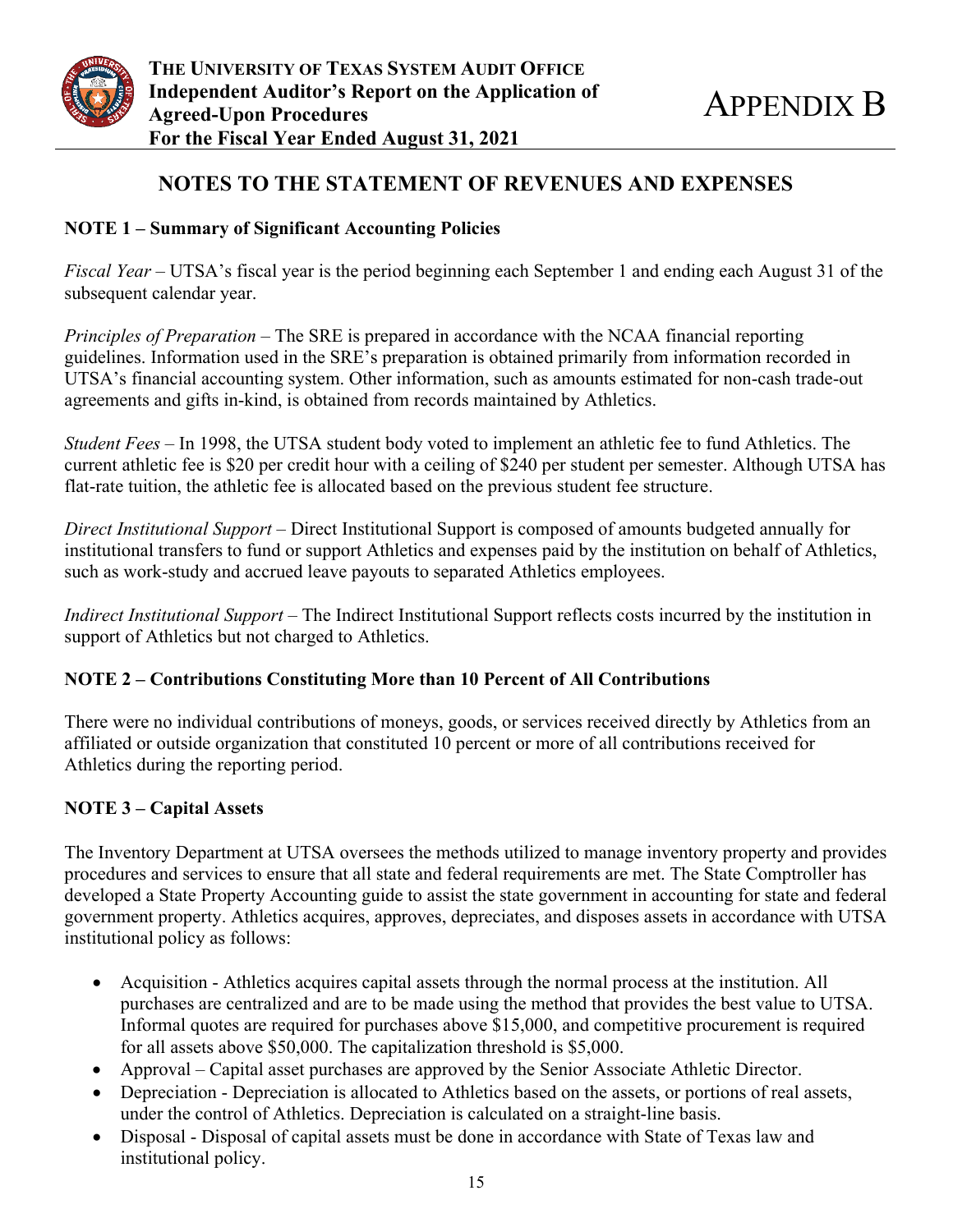

## **NOTE 4 – Other Reporting Items**

| Category                                            | <b>Amount</b>    |
|-----------------------------------------------------|------------------|
| <b>Excess Transfers to Institution</b>              | \$0.00           |
| <b>Conference Realignment Expenses</b>              | Not Applicable   |
| <b>Total Athletics-Related Debt</b>                 | \$1,314,000.00   |
| <b>Total Institutional Debt</b>                     | \$324,346,834.70 |
| Value of Athletics Dedicated Endowments             | \$1,384,666.54   |
| Value of Institutional Endowments                   | \$277,371,810.70 |
| <b>Total Athletics-Related Capital Expenditures</b> | \$618,678.33     |

## **NOTE 5 – Future Debt Repayment Schedule**

UTSA receives proceeds from bonds issued and held by UT System to support capital projects of UT System and its institutions. All bonds issued by the UT System are defined as revenue bonds. As such, the revenues of all UT System institutions, including UTSA, are pledged for repayment of the bonds. No amount of indebtedness related to these bonds has been recorded on UTSA's financial statements. As of August 31, 2021, UTSA had no Athletics outstanding debt-related revenue bonds issued by UT System.

UTSA also receives proceeds from commercial paper issued and held by UT System to support capital equipment financing. The revenues of all UT System institutions, including UTSA, are pledged for repayment of the commercial paper. No amount of indebtedness related to commercial paper has been recorded on UTSA's financial statements.

As of August 31, 2021, UTSA (through UT System) had outstanding commercial paper related to Athletics totaling \$1,314,000.00. Debt service requirements to maturity for this outstanding debt are summarized as follows:

| <b>Fiscal Year</b>              | Principal    | Interest* | <b>Total</b> |
|---------------------------------|--------------|-----------|--------------|
| 2022                            | 0.00         | 7,884.00  | 7,884.00     |
| 2023                            | 259,000.00   | 8,520.75  | 267,520.75   |
| 2024                            | 260,000.00   | 8138.76   | 268,138.76   |
| 2025                            | 261,000.00   | 10462.50  | 271,462.50   |
| 2026                            | 264,000.00   | 8,700.00  | 272,700.00   |
| 2027                            | 215,000.00   | 3,535.00  | 218,535.00   |
| 2028-2032                       | 55,000.00    | 665.00    | 55,665.00    |
| <b>Total Requirements</b><br>\$ | 1,314,000.00 | 47,906.01 | 1,361,906.01 |

\* Interest on commercial paper is variable. Interest rate is based on forecasted rates and is assumed to be 0.60% in FY22, 0.70% in FY23, 0.850% in FY24, 1.50% in FY25, and 2.00% in FY26 and beyond.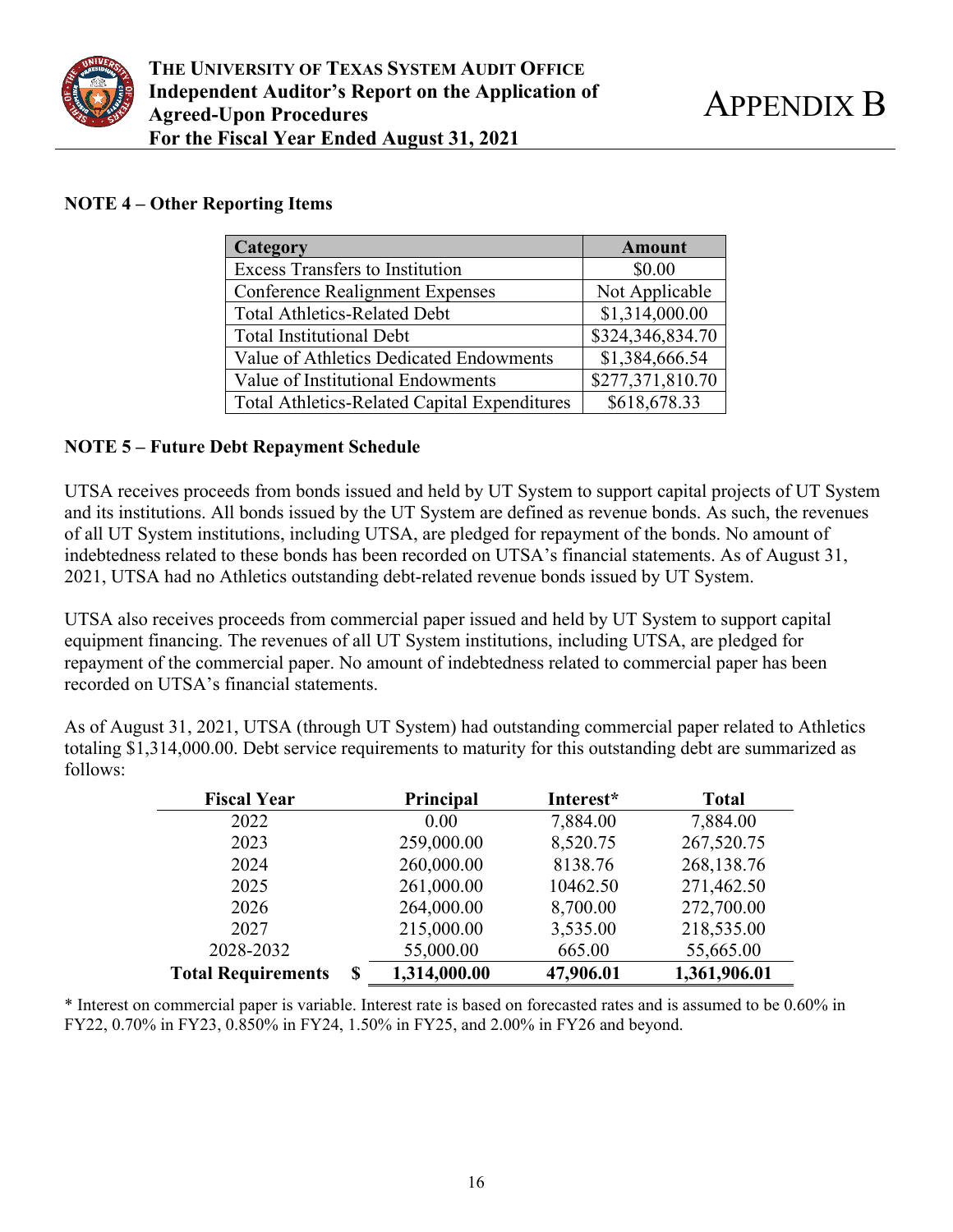

# **VARIANCE ANALYSIS**

Amounts for each major revenue and expense account over 10% of the total revenues or expenses were compared to prior period and budget estimate amounts. For applicable variations greater than 10%, an explanation was obtained as noted below. All explanations appear to be reasonable.

## **Comparison to Prior Period**

The following SRE revenue categories met the threshold for investigation:

| Category                                       | <b>FY 2021 SRE</b> | <b>FY 2020 SRE</b> | <b>S</b> Variance | % Variance          | <b>Variance Explanation</b>                                                                                                                                                                   |
|------------------------------------------------|--------------------|--------------------|-------------------|---------------------|-----------------------------------------------------------------------------------------------------------------------------------------------------------------------------------------------|
| Direct State or<br>Other Government<br>Support | \$3,363,742        | \$0                | \$3,363,742       | Greater than<br>10% | The university provided<br>Coronavirus Aid, Relief, &<br>Economic Security (CARES)<br>funds to offset Athletics<br>scholarship costs. This reduced<br>the Athletics Department<br>obligation. |

| Category                        | <b>FY 2021 SRE</b> | <b>FY 2020 SRE</b> | <b>S</b> Variance | % Variance | <b>Variance Explanation</b>                                                                                                                                                                                        |
|---------------------------------|--------------------|--------------------|-------------------|------------|--------------------------------------------------------------------------------------------------------------------------------------------------------------------------------------------------------------------|
| Direct Institutional<br>Support | \$3,310,617        | \$7,586,525        | $-$ \$4,275,908   | $-56\%$    | The university provided less<br>direct institutional support than<br>prior periods. For FY 21, the<br>university budgeted \$3,000,000.<br>The university also provided<br>\$250,000 for summer school<br>expenses. |

The following SRE expense category met the threshold for investigation:

| Category                | <b>FY 2021 SRE</b> | <b>FY 2020 SRE</b> | <b>S</b> Variance | % Variance | <b>Variance Explanation</b>                                                                     |
|-------------------------|--------------------|--------------------|-------------------|------------|-------------------------------------------------------------------------------------------------|
| Athletic Student<br>Aid | \$6,655,574        | \$5,485,946        | \$1,169,628       | 21%        | Increased spending for summer<br>school in FY21; return to a full<br>year of on-campus classes. |

## **Comparison to Budget Estimates**

The following SRE revenue category met the threshold for investigation:

| Category                                       | <b>Actual Total</b> | <b>Budget Total</b> | <b>S</b> Variance | % Variance          | <b>Variance Explanation</b>                                                                                                                                                                |
|------------------------------------------------|---------------------|---------------------|-------------------|---------------------|--------------------------------------------------------------------------------------------------------------------------------------------------------------------------------------------|
| Direct State or<br>Other Government<br>Support | \$3,363,742         | \$0                 | \$3,363,742       | Greater than<br>10% | The university provided<br>Coronavirus Aid, Relief, &<br>Economic Security (CARES)<br>funds to offset Athletics<br>scholarship costs. This reduced the<br>Athletics Department obligation. |